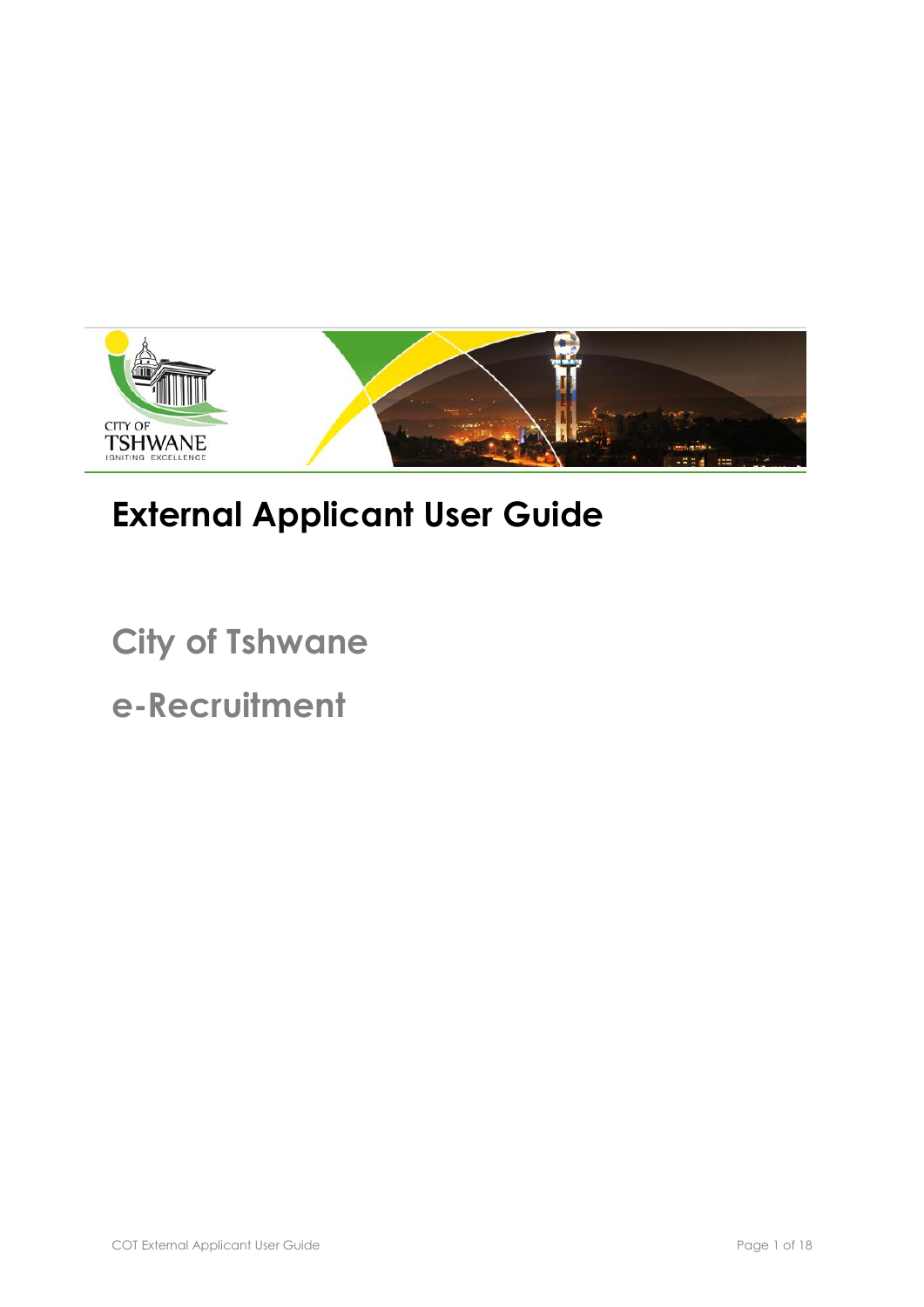

# **1. EXTERNAL APPLICANT USER GUIDE**

### The

City of Tshwane) Career Page on the Tshwane website is used by external applicants to register and apply for advertised posts at the City of Tshwane.

Users must register and confirm their registration using the URL in the correspondence email that will be sent to their email addresses after registration.

### **\* Please take note of the following:**

- Always make sure that "Pop-up blocker" is off as most screens display in separate windows.
- The only compatible browser to use is Internet Explorer version 8 and above. If any other browser is used, you may not be able to get the desired results, or you may not be able to access the system.
- Complete all the required fields, especially those marked with an asterisk\* as they are mandatory.
- Always logoff when using public computers, to secure your personal details.
- Make sure that you adhere to the rules and requirements when setting a new password, eg combining capital letters, numerals and/or special characters.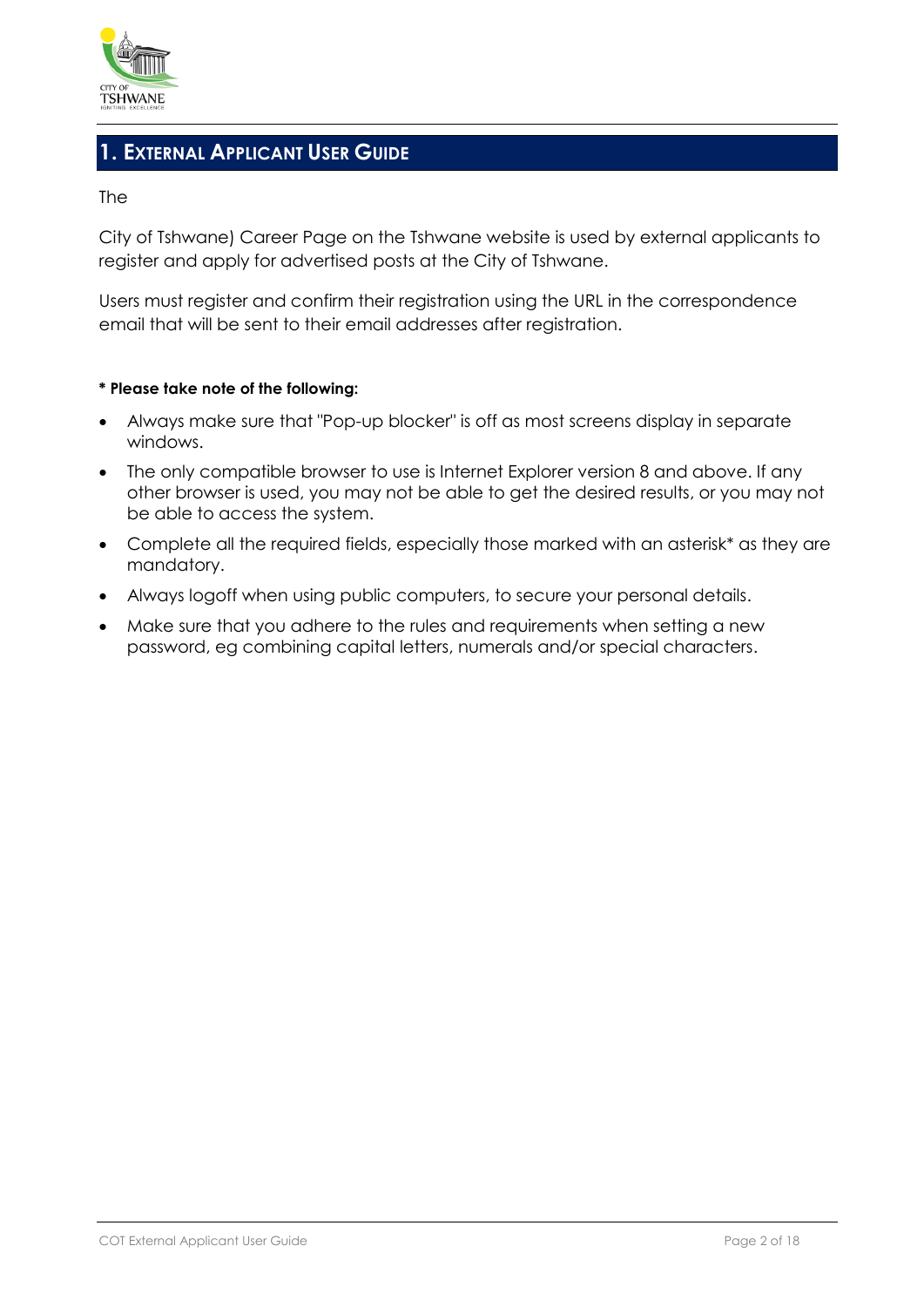

### **1.1 Register on the City of Tshwane career page**

Log in to Tshwane's website: [www.tshwane.gov.za](http://www.tshwane.gov.za/)

### **Please read the Data Privacy Statement (terms and conditions) before continuing.**

| <b>谷</b> Home<br><i>i</i> About Tshwane                                      | se i<br>Council<br><b>THE</b> Departments                                                                                                                                                                                                                                                                                                                                                                                                                                                                                                                                                                                            | <b>Regions</b><br>$\overrightarrow{=}$ Tenders                              | <b>Residents</b> | <b>Hill</b> Tourism<br><b>III</b> MoE's       | <b>G</b> Contact Us |              |
|------------------------------------------------------------------------------|--------------------------------------------------------------------------------------------------------------------------------------------------------------------------------------------------------------------------------------------------------------------------------------------------------------------------------------------------------------------------------------------------------------------------------------------------------------------------------------------------------------------------------------------------------------------------------------------------------------------------------------|-----------------------------------------------------------------------------|------------------|-----------------------------------------------|---------------------|--------------|
| e-Recruitment<br>e-Tshwane                                                   | <b>Speeches</b><br>Media Gallery $\bullet$                                                                                                                                                                                                                                                                                                                                                                                                                                                                                                                                                                                           | <b>City &amp; Regional Development</b><br><b>Business Licences/Renewals</b> |                  | Popular Links $\bullet$   Community Libraries | Electricity         |              |
|                                                                              |                                                                                                                                                                                                                                                                                                                                                                                                                                                                                                                                                                                                                                      |                                                                             |                  |                                               |                     |              |
|                                                                              |                                                                                                                                                                                                                                                                                                                                                                                                                                                                                                                                                                                                                                      | Data Privacy Statement                                                      |                  |                                               |                     |              |
|                                                                              | NOTE: Please Read Instructions very carefully and scroll down to click Continue to Proceed or Exit to Cancel<br>Please note that the CoT e-Recruitment system is compatible with Internet Explorer (IE) browser. Make sure to use IE when applying.                                                                                                                                                                                                                                                                                                                                                                                  |                                                                             |                  |                                               |                     |              |
| successful and/or lead to employment.                                        | The City of Tshwane will use any personal data collected through the job opportunities section of this website for recruitment purposes only and, should your application be successful, for purposes<br>connected with your employment. However, registering your CV and/or receipt and acknowledgement of any kind by the City of Tshwane, shall not be an indication that your application will be                                                                                                                                                                                                                                |                                                                             |                  |                                               |                     |              |
| You are responsible for updating your CV should any changes need to be made. | The City of Tshwane shall not be liable for any damage, loss or liability of whatsoever nature arising from your use of the job opportunity section of this website.                                                                                                                                                                                                                                                                                                                                                                                                                                                                 |                                                                             |                  |                                               |                     |              |
|                                                                              | Applicants should take note that they can be required to provide proof of original documents during the selection process.                                                                                                                                                                                                                                                                                                                                                                                                                                                                                                           |                                                                             |                  |                                               |                     |              |
| • No late applications will be accepted.                                     | · Our policy is to provide equal employment opportunities to all qualified persons without regard to race, religious belief, age, national origin, marital status, physical disability, HIV status, gender, social<br>origin, culture, political opinion or conscience, and sexual orientation. People with disabilities are encouraged to apply.<br>· Please ensure that you have a complete CV with updated information related to your employment, qualification(s) and contact details.<br>• If a candidate does not comply with the appointment requirement(s) of the specific post(s), the application will not be considered. |                                                                             |                  |                                               |                     |              |
|                                                                              | • If you do not receive correspondence from our office within 21 days of the closing date, please consider your application unsuccessful.<br>• Applicants should take note that they can be required to provide proof of original qualification documents during the selection process.                                                                                                                                                                                                                                                                                                                                              |                                                                             |                  |                                               |                     |              |
|                                                                              |                                                                                                                                                                                                                                                                                                                                                                                                                                                                                                                                                                                                                                      |                                                                             |                  | <b>Exit</b>                                   |                     | $\checkmark$ |

### Click on **Continue** at the bottom of the Data Privacy Statement screen

| e-Tshwane Speeches Media Gallery ♥ Business Licences/Renewals City & Regional Development Popular Links ♥ Community Libraries Electricity<br>e-Recruitment                      |
|---------------------------------------------------------------------------------------------------------------------------------------------------------------------------------|
|                                                                                                                                                                                 |
| <b>Vacancies at City of Tshwane</b>                                                                                                                                             |
| IMPORTANT NOTICE!! If you have registered before 01 February 2018 on e-Recruitment system your details are no longer available on the system, you please need to register again |
| For instructions on "How-to" register and apply for vacancies.                                                                                                                  |
| How-to                                                                                                                                                                          |
| You can click on Search to search for available vacancies.                                                                                                                      |
| Search                                                                                                                                                                          |
| To apply for any of the advertised positions, you need to Register as an applicant first. Once you have registered; click on Login to Apply.                                    |
| Login                                                                                                                                                                           |
| If you are not registered you will not be able to apply for any position. To register click on Register.                                                                        |
| Register                                                                                                                                                                        |
| If you are not interested to Login or Register please click Exit.                                                                                                               |
| Exit                                                                                                                                                                            |

**IMPORTANT NOTICE: If you have registered on the e-Recruitment system before 1 February 2018, your details are no longer available on the system, and you must please register again.**

 Click on the **Register** button Register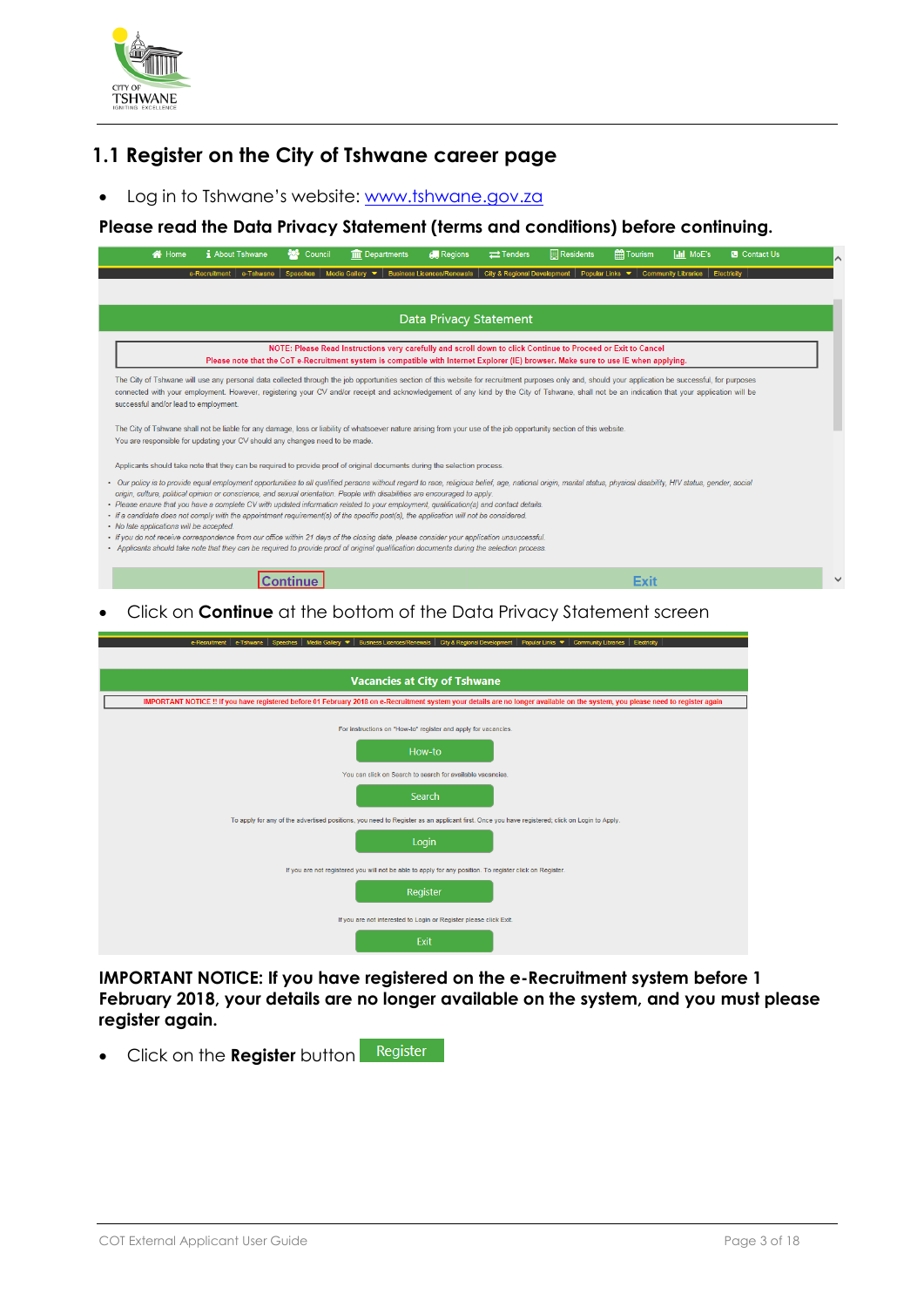

#### Registration

Do you want to find out more about your career options in our organisation?

We are always looking for talented and motivated new employees who can contribute to the success of our organisation. You can find important information about our organisation and current employment opportunities. If you a

| <b>Name</b>                                                 |                                                                                                                                                                         |
|-------------------------------------------------------------|-------------------------------------------------------------------------------------------------------------------------------------------------------------------------|
| First Name:                                                 | Candidate                                                                                                                                                               |
| Cellphone:                                                  | 065 000 2222                                                                                                                                                            |
| Last Name: *                                                | Registration                                                                                                                                                            |
|                                                             |                                                                                                                                                                         |
| <b>User Data</b>                                            |                                                                                                                                                                         |
|                                                             |                                                                                                                                                                         |
| User Name: *                                                | <b>CANDIDATER</b>                                                                                                                                                       |
| Password: *                                                 | --------                                                                                                                                                                |
| Repeat Password: *                                          | --------                                                                                                                                                                |
| F-Mail: *                                                   | candidater@gmail.com                                                                                                                                                    |
|                                                             | Make sure that the specified e-mail address is correct. This is necessary as we will contact you via the specified e-mail address.                                      |
| Repeat E-Mail: *                                            | candidater@gmail.com                                                                                                                                                    |
|                                                             |                                                                                                                                                                         |
| <b>Data Privacy Statement</b>                               |                                                                                                                                                                         |
|                                                             |                                                                                                                                                                         |
| Confirm that you accept our data privacy statement          |                                                                                                                                                                         |
|                                                             | The information is displayed in a new window. If the display of additional windows is currently suppressed by a pop-up blocker, you must first deactivate this setting. |
| <b>Data Privacy Statement</b>                               |                                                                                                                                                                         |
|                                                             | We endeavour to ensure that the data you submit to us remains confidential and is used only for the purposes stated in the data privacy statement.                      |
| Ves, I have read the data privacy statement and I accept it |                                                                                                                                                                         |

#### Register

- Enter the following applicant data for registration:
	- o First name
	- o Cell phone number
	- o Last name
	- o User name
	- o Password
	- o Repeat nassword
	- o E-mail address
	- o Repeat E-mail address
- Accept the Privacy Statement by clicking on the checkbox  $\Box$
- Click on **Register**

|                                                                                                                                                                                                                                | Close |
|--------------------------------------------------------------------------------------------------------------------------------------------------------------------------------------------------------------------------------|-------|
| Registration                                                                                                                                                                                                                   |       |
|                                                                                                                                                                                                                                |       |
| Thank you for your interest in our organisation.                                                                                                                                                                               |       |
| You will soon receive an e-mail from us enabling you to confirm your e-mail address and thus complete your registration. In this way, you can access your personal career pages in our organisation where you can edit your pr |       |

### **NB: An email will be sent to your email address (the address you specified on the registration page)**

External applicants must confirm their registration using the link in the email.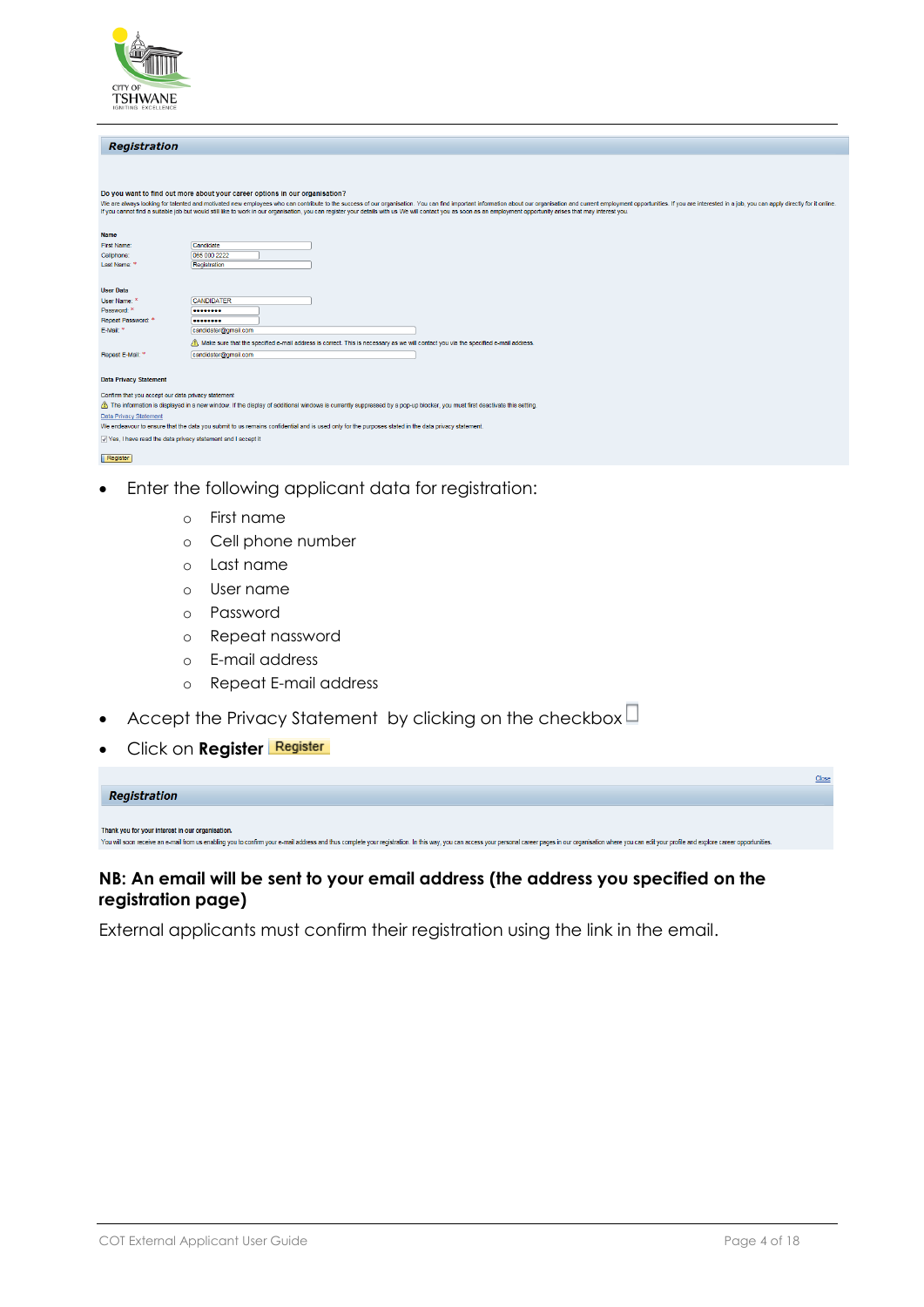



Dear Candidate Registration,

#### Re: Confirmation of your e-mail address

Thank you for registering your details on the City of Tshwane (CoT) career page.

Your user name is CANDIDATER.

To confirm your e-mail address and thus complete the<br>registration process, click the following link:

https://WEBAPPS.TSHWANE.GOV.ZA/sap/bc/erecruiting/verification ?param=Y2FuZGlkYXRlX2hyb2JqZWN0FTAxTkE1MDAzMjc2MyZjb3JyX2FjdF9<br>ndWlkPTAwNTA1NkI2NEIzOTFFRDdCNUQwODk2OTZFRDQwMEY0&sap-client=1<br>01&sap-lanquaqe=EN

In this way, you obtain access to your personal career pages,<br>where you can edit your profile and explore your career<br>prospects within City of Tshwane.

Note that the link to confirm your e-mail address is valid only for the next 14 days.

```
Kind Regards<br>Recruitment Team
01.12.2017
Please do not reply to this email address - it is an
```
# Click on the link received in the email for confirmation.

#### **Confirmation of Your E-Mail Address**

You have confirmed your e-mail address. You can log on to your personal career pages here: Personal Career Pages

unmonitored mailbox

**• Click on Personal Career Pages** to login. Personal Career Pages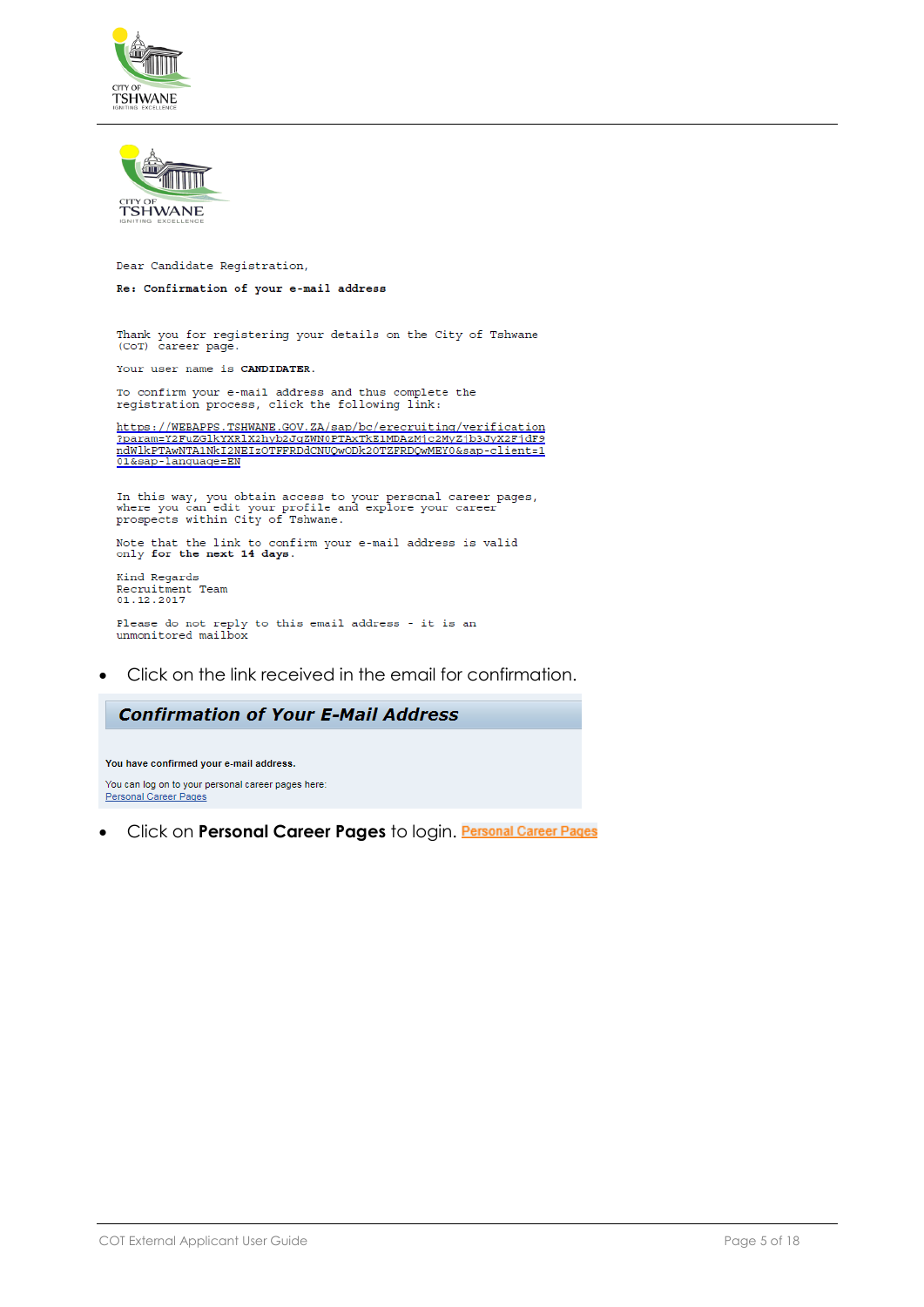

# **1.2 Create/Maintain Profile**

### **Login to access the Maintain Profile**

| Logon                                     |                                       |
|-------------------------------------------|---------------------------------------|
| Register here<br>User*<br>ı<br>Password * | CANDIDATER<br>                        |
|                                           | Accessibility<br>Log On               |
|                                           | Change Password Forgot your password? |

- Enter your user name (which you received in the email)
- Enter the Password that you created during registration
- **c** Clickon Log On Log On

| रा•<br>Overview<br><b>Candidate Profile</b><br><b>Employment Opportunities</b> |                                 |
|--------------------------------------------------------------------------------|---------------------------------|
|                                                                                |                                 |
| <b>Candidate Profile</b>                                                       | <b>Employment Opportunities</b> |
| My Profile                                                                     | Job Search                      |
| <b>Personal Settings</b>                                                       | Application via Reference Code  |
| Change User Name                                                               | Favorites                       |
| Delete Registration                                                            | My Applications                 |
| My Inbox                                                                       | <b>Job Agents</b>               |

**•** Click the **Candidate Profile** tab **Candidate Profile**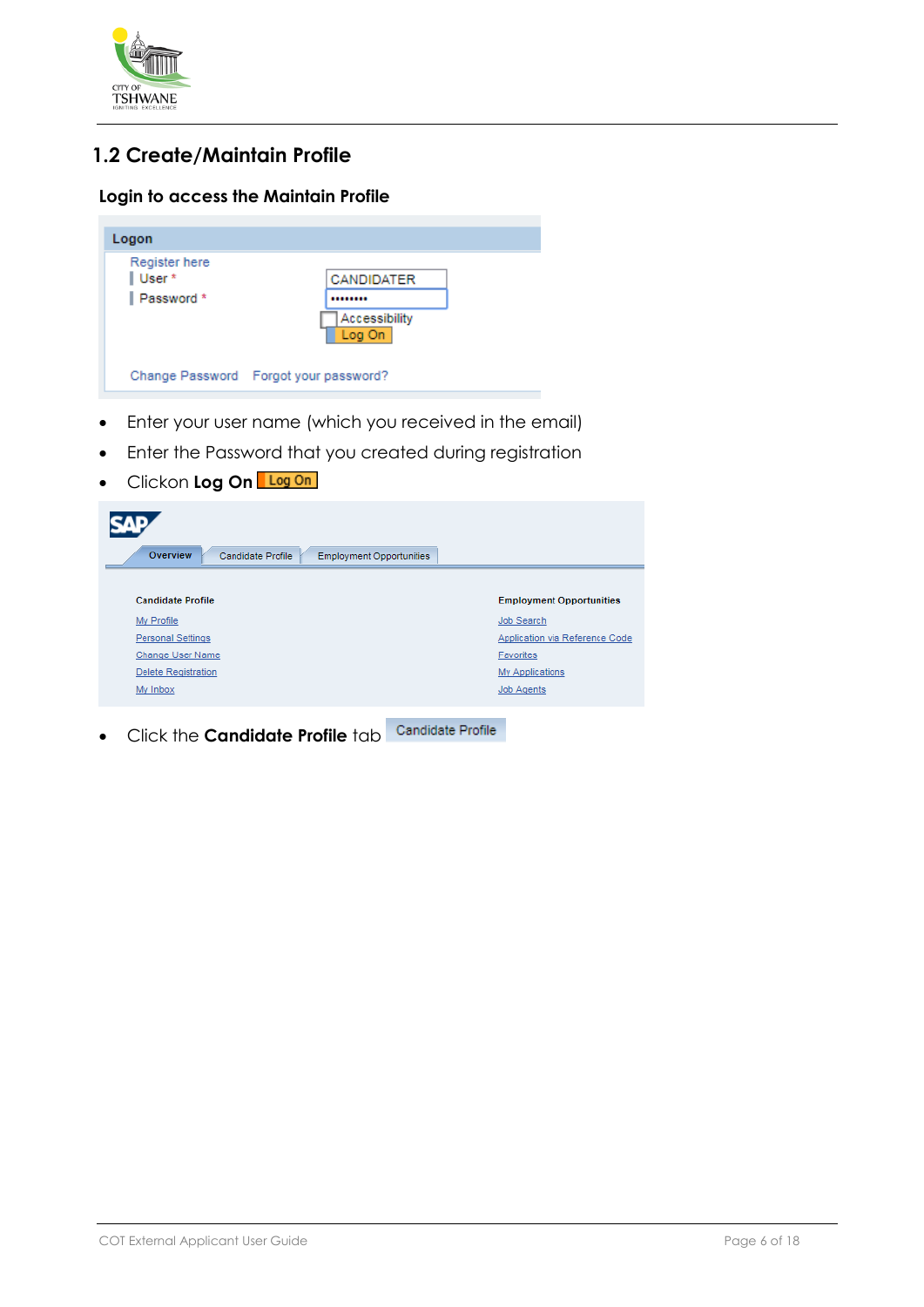

| <b>My Profile</b><br>$\overline{2}$<br>$\overline{\mathbf{3}}$<br>5<br>6<br>$\overline{4}$<br><b>Work Experience</b><br><b>Personal Data</b><br>Education/Training<br>Qualifications<br>Preferences<br>Overview and Release |           |
|-----------------------------------------------------------------------------------------------------------------------------------------------------------------------------------------------------------------------------|-----------|
|                                                                                                                                                                                                                             |           |
|                                                                                                                                                                                                                             | Completed |
| I Previous step<br>Next Step >                                                                                                                                                                                              |           |
| What is your personal data and how can we contact you?                                                                                                                                                                      |           |
| Form of Address:<br>Mr<br>$\overline{\phantom{a}}$                                                                                                                                                                          |           |
| Title:<br>- Select -<br>٠                                                                                                                                                                                                   |           |
| Name Affix:<br>$-$ Select $-$<br>٠                                                                                                                                                                                          |           |
| First Name:<br>Candidate<br>065 000 2222<br>Cellphone:                                                                                                                                                                      |           |
| Last Name: *<br>Name Prefix:<br>Registration<br>-- Select --<br>÷                                                                                                                                                           |           |
| Male<br>Gender:<br>٠                                                                                                                                                                                                        |           |
| 吶<br>Date of Birth:<br>02.05.1991                                                                                                                                                                                           |           |
| ٠<br>Ethnic origin:<br>-- Select --<br>Disablility:                                                                                                                                                                         |           |
| <b>CODE B</b><br>ID Number:<br>9105020512087<br>Driver's Licence Code:                                                                                                                                                      |           |
| <b>Residential Address</b><br>Street/House Number:<br>Street/House Number 2:                                                                                                                                                |           |
| Select-<br>Country:<br>Region:<br>٠                                                                                                                                                                                         |           |
| Postal Code:<br>Location:                                                                                                                                                                                                   |           |
|                                                                                                                                                                                                                             |           |
| <b>Postal Address</b><br>Street/House Number:                                                                                                                                                                               |           |
| Street/House Number 2:                                                                                                                                                                                                      |           |
| Country:<br>Select-<br>Region:<br>٠                                                                                                                                                                                         |           |
| Postal Code:<br>Location:                                                                                                                                                                                                   |           |
| Which address would you prefer us to use to contact you?<br>Preferred Address:<br>$-$ Select $-$<br>٠                                                                                                                       |           |
| <b>Communication Data</b>                                                                                                                                                                                                   |           |
| E-Mail: *<br>candidater@gmail.com                                                                                                                                                                                           |           |
| Private/ Home Number:<br>Business/ Work Number:                                                                                                                                                                             |           |
| 065 000 2222<br>Mobile:                                                                                                                                                                                                     |           |
| Which telephone number would you prefer us to use to contact you?                                                                                                                                                           |           |
| Preferred Telephone Number: Mobile<br>٠                                                                                                                                                                                     |           |

- Complete the **Personal Data** (applicant) fields.
- Complete **Residential Address** and **Postal Address** (if available)
- **Select the Preferred Address** to use for correspondence
- Enteryour **Communication Data**
- Select **Preferred Telephone Number**

### **NB: Only enter the Internet References if you know the URL link to access your reference profile. If you do not know the URL link, do not enter or select any information in the fields.**

Click on **Next Step Next Step o**r click on



Click **Add** Add to add your Education details: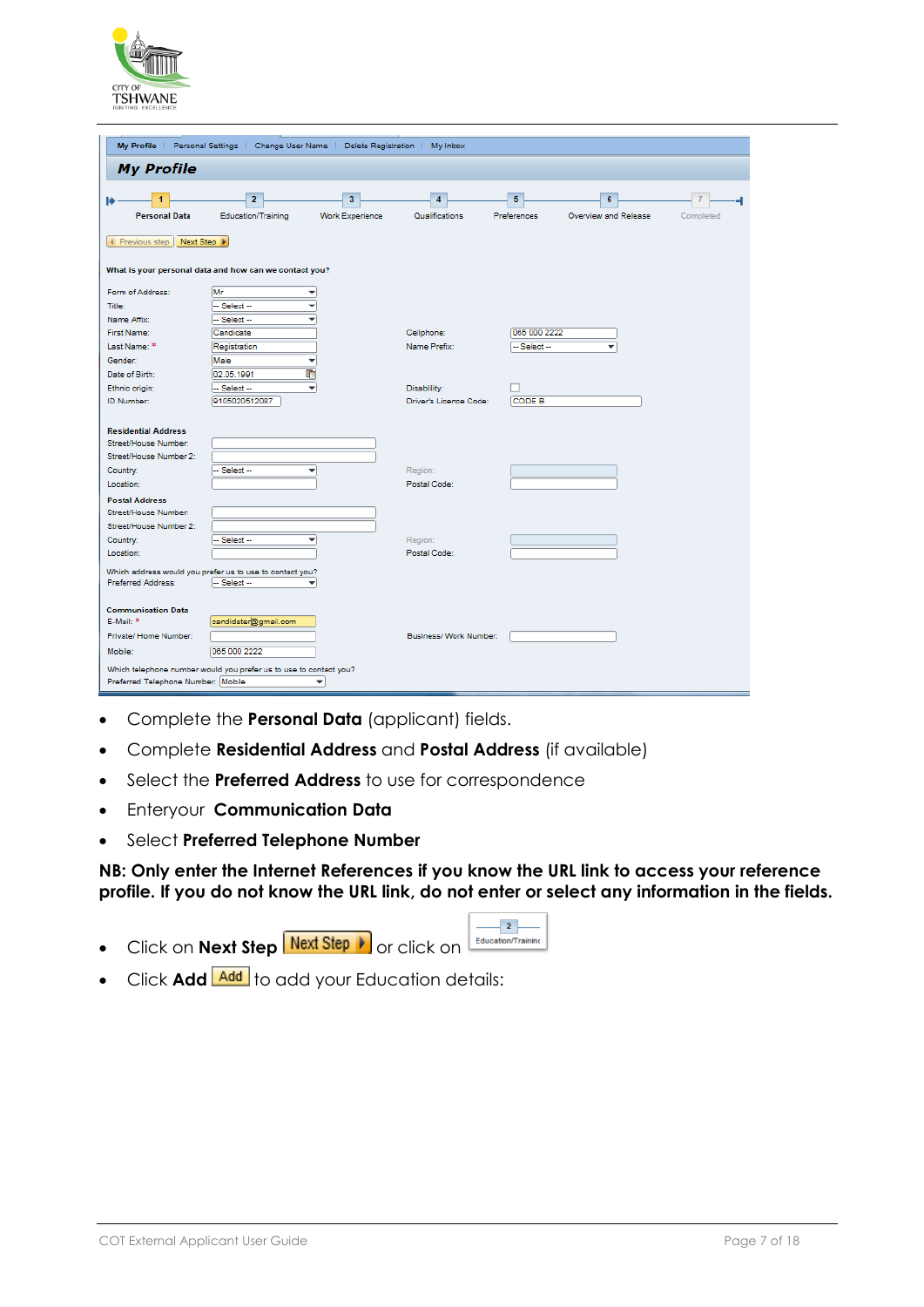

| <b>Edit Education</b>           |                |              |                             | Е                                   |
|---------------------------------|----------------|--------------|-----------------------------|-------------------------------------|
| <b>Educational Institution:</b> | Unisa          |              |                             |                                     |
| Start Date:                     | 01.02.2010     | $\mathbb{F}$ | End Date:                   | 中<br>31.12.2013                     |
| Country:                        | South Africa   |              | Region:                     | Gauteng<br>$\overline{\phantom{a}}$ |
| Location:                       | Pretoria       |              |                             |                                     |
| Education Type:                 | $-$ Select $-$ |              | Education Level:            | $-$ Select $-$<br>▼                 |
| Field of Education:             | $-$ Select $-$ | ÷            | Highest Degree/Certificate: |                                     |
| Subject:                        |                |              | Grade:                      |                                     |
| Description:                    |                |              |                             |                                     |
|                                 |                |              |                             |                                     |
|                                 |                |              |                             |                                     |
|                                 |                |              |                             |                                     |
|                                 |                |              |                             |                                     |
|                                 |                |              |                             |                                     |
|                                 |                |              |                             | OK<br>Cancel                        |

- **Educational institution:** Enter the name of the institution where you studied.
- **Start Date and End Date:** The period of your studies at the above institution.
- **Country:** Select your county from the drop-down list.
- **Region:** Select your region from the drop-down list.
- **Location:** Enter the name of the town/area where the institution is situated.
- **Education Type:** Select the type of education from the drop-down list.
- **Education Level:** Select your level from the drop-down list.
- **Field of Education:** Select your field of education from the drop-down list.
- **Highest degree of education:** Click on the text box **only if** this qualification is the highest level you have achieved to date.

 $\overline{\mathbf{3}}$ 

- **Subject:** Enter the subjects you studied.
- **Grade:** Enter the highest Secondary Grade you have passed.
- **Description:** Enter a description of your qualification
- Click on **OK** <sup>OK</sup>.
- Click on **Next Step Next Step or** Work Experience.
- Click **Add** Add to add your work experience.

| <b>Edit Work Experience</b> |                         |                          |                  |                                          | Ξ |
|-----------------------------|-------------------------|--------------------------|------------------|------------------------------------------|---|
|                             |                         |                          |                  |                                          |   |
| Employer:                   | Nestle                  |                          |                  |                                          |   |
| Not under Notice:           | $\overline{\checkmark}$ |                          |                  |                                          |   |
| Start Date:                 | 01.06.2015              | 面                        |                  |                                          |   |
| Country:                    | South Africa            | $\overline{\phantom{a}}$ | Region:          | Gauteng<br>$\overline{\phantom{a}}$      |   |
| Location:                   | Johannesburg            |                          |                  |                                          |   |
| Industry:                   | $-$ Select $-$          | ٠                        | Functional Area: | -- Select --<br>$\overline{\phantom{a}}$ |   |
| Hierarchy Level:            | $-$ Select $-$          | ٠                        |                  |                                          |   |
| Job Title:                  |                         |                          |                  |                                          |   |
| Description:                |                         |                          |                  |                                          |   |
|                             |                         |                          |                  |                                          |   |
|                             |                         |                          |                  |                                          |   |
|                             |                         |                          |                  |                                          |   |
|                             |                         |                          |                  |                                          |   |
|                             |                         |                          |                  |                                          |   |
|                             |                         |                          |                  | OK Cancel                                |   |

**Employer:** Enter the name of your current/last employer.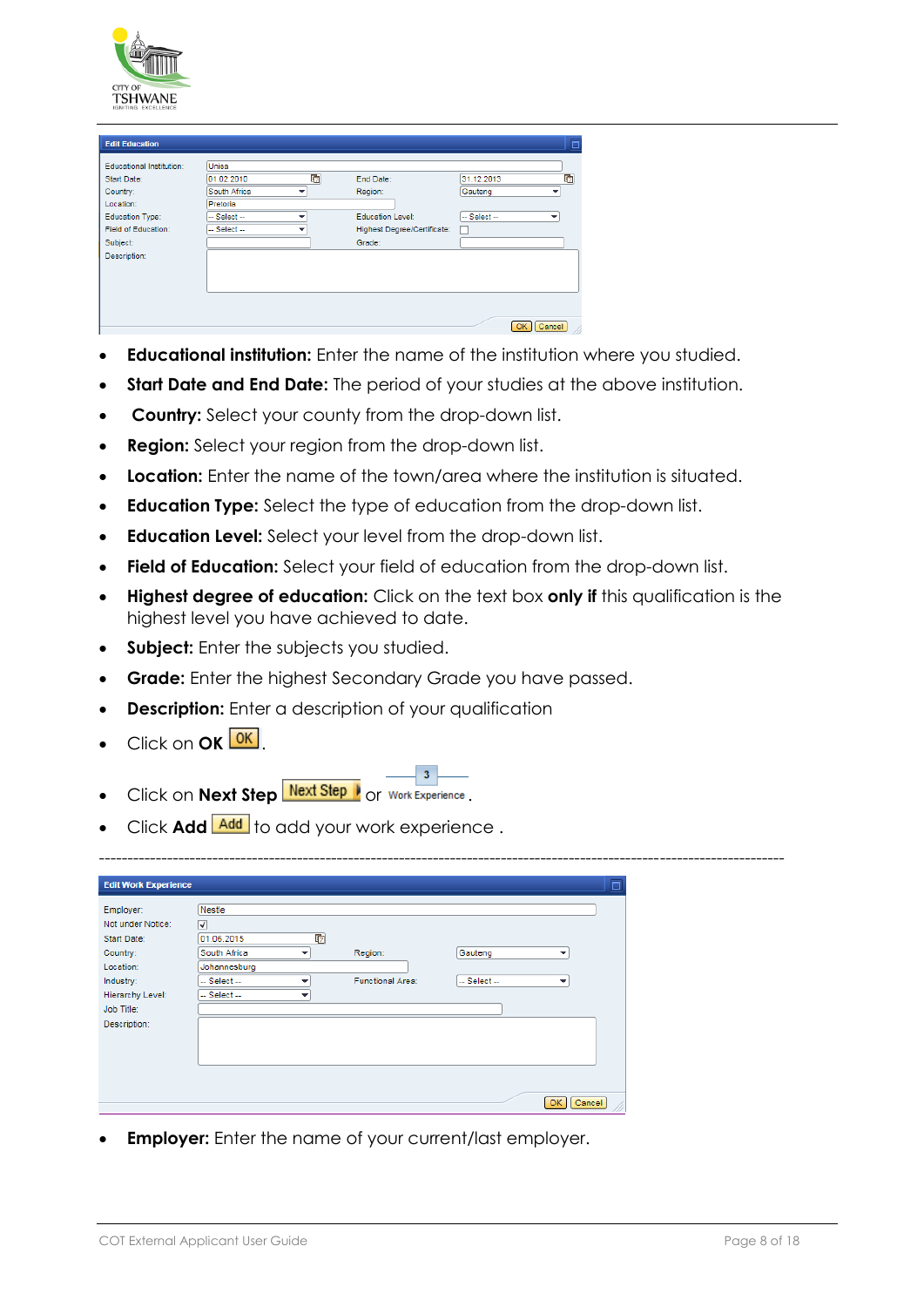

 **Not Under Notice:** Click the checkbox if you are still employed, ie if you have not resigned. Once the checkbox is ticked, the **End Date** field will not be displayed, meaning that you only have to fill in the employment **Start Date**.

For any position that you previously occupied, perform the step below and continue with the rest

- **Start Date and End Date:** Your period of employment.
- **Country:** Select from the drop-down list.
- **Region:** Select from the drop-down list.
- **Location:** Enter text
- **Industry:** Select from the drop-down list.
- **Functional Area:** Select from the drop-down list.
- **Hierarchy level:** Select from the drop-down list.
- **Job Title:** Enter text **(Make sure to enter the current job title)**
- **Description:** Enter a summary of the job description of your currect position.
- Click **OK OK**

| <b>My Profile</b>      | Overview                                          | <b>Candidate Profile</b> | Personal Settings   Change User Name | <b>Employment Opportunities</b><br>Delete Registration | My Inbox                         |                               |                           |              |
|------------------------|---------------------------------------------------|--------------------------|--------------------------------------|--------------------------------------------------------|----------------------------------|-------------------------------|---------------------------|--------------|
|                        | <b>My Profile</b>                                 |                          |                                      |                                                        |                                  |                               |                           |              |
| п                      | Personal Data                                     |                          | $\overline{2}$<br>Education/Training | $\overline{\mathbf{3}}$<br><b>Work Experience</b>      | $\overline{4}$<br>Qualifications | $\overline{5}$<br>Preferences | 6<br>Overview and Release | Completed    |
|                        | ◀ Previous step Next Step ▶                       |                          |                                      |                                                        |                                  |                               |                           |              |
|                        | What is your previous work experience?            |                          |                                      |                                                        |                                  |                               |                           |              |
|                        | List all work relationships to date individually. |                          |                                      |                                                        |                                  |                               |                           |              |
| <b>Work Experience</b> |                                                   |                          |                                      |                                                        |                                  |                               |                           |              |
|                        | Start Date $\mp$                                  | End Date                 | Employer                             |                                                        | Location                         |                               |                           | Country      |
| 01.06.2015             |                                                   |                          | Nestle                               |                                                        | Johannesburg                     |                               |                           | South Africa |
| Add   Edit   Delete    |                                                   |                          |                                      |                                                        |                                  |                               |                           |              |
|                        |                                                   |                          |                                      |                                                        |                                  |                               |                           |              |
|                        |                                                   |                          |                                      |                                                        |                                  |                               |                           |              |

Click **Next Step Next Step >** or Qualifications

| <b>Add Qualifications</b>                                   |                                  |                                            | o      |
|-------------------------------------------------------------|----------------------------------|--------------------------------------------|--------|
| Certificates<br>Competencies<br>Degrees                     | <b>Diplomas</b>                  |                                            |        |
| Qualifications                                              |                                  | <b>Description of Proficiencies</b>        |        |
| Qualification<br>Selected                                   | Other Information<br>Proficiency | No proficiency descriptions are available. |        |
| i The table does not contain any data                       |                                  |                                            |        |
| Diploma in Business Communications<br>Other Qualifications: |                                  |                                            |        |
|                                                             |                                  | OK                                         | Cancel |

Select the relevant tab to add the qualification, eg **Certificate, Diploma, Degree**,etc

---------------------------------------------------------------------------------------------------------------------------------

**Other Qualifications:** Enter your qualifications.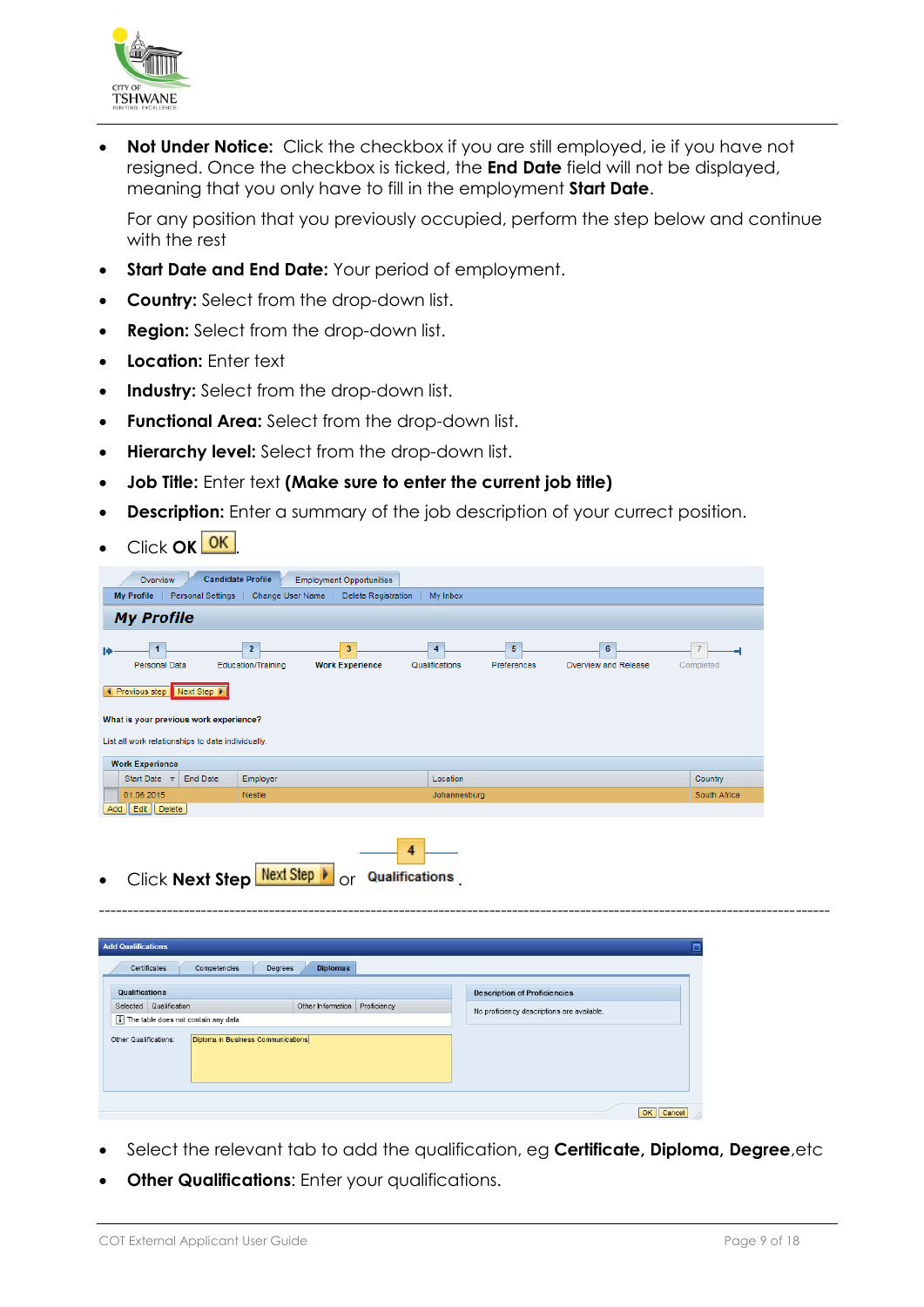

### **Make sure to enter your qualification under the correct qualification tab**

| Click OK OK                                                                                                                                                            |                                                                           |                                                   |
|------------------------------------------------------------------------------------------------------------------------------------------------------------------------|---------------------------------------------------------------------------|---------------------------------------------------|
| SÆ                                                                                                                                                                     |                                                                           |                                                   |
| Overview<br><b>Candidate Profile</b><br><b>Employment Opportunities</b>                                                                                                |                                                                           |                                                   |
| My Profile   Personal Settings   My Inbox                                                                                                                              |                                                                           |                                                   |
| <b>My Profile</b>                                                                                                                                                      |                                                                           |                                                   |
|                                                                                                                                                                        |                                                                           |                                                   |
| $\blacktriangleleft$<br>$\overline{\mathbf{3}}$<br>$\overline{2}$                                                                                                      | 5 <sup>5</sup><br>$6\phantom{1}6$<br>4                                    | $\overline{7}$                                    |
| <b>Personal Data</b><br><b>Education/Training</b><br><b>Work Experience</b>                                                                                            | <b>Qualifications</b><br>Preferences<br>Overview and Release              | Completed                                         |
| ◀ Previous step Next Step ▶                                                                                                                                            |                                                                           |                                                   |
| Rate your competencies and qualifications. You can use the text fields to provide additional information, if required.                                                 |                                                                           |                                                   |
| <b>Qualifications</b>                                                                                                                                                  |                                                                           |                                                   |
| Qualification Group<br>Qualification                                                                                                                                   |                                                                           | Proficiency                                       |
| <b>Diplomas</b>                                                                                                                                                        | Diploma in Business Communications                                        | L.                                                |
| Add Edit Delete                                                                                                                                                        |                                                                           |                                                   |
|                                                                                                                                                                        |                                                                           |                                                   |
|                                                                                                                                                                        |                                                                           |                                                   |
| Click Next Step Next Step ▶<br>$\bullet$                                                                                                                               | Or Preferences                                                            |                                                   |
|                                                                                                                                                                        |                                                                           |                                                   |
|                                                                                                                                                                        |                                                                           |                                                   |
|                                                                                                                                                                        |                                                                           |                                                   |
|                                                                                                                                                                        |                                                                           | Log of                                            |
|                                                                                                                                                                        |                                                                           |                                                   |
|                                                                                                                                                                        |                                                                           |                                                   |
| <b>Candidate Profile</b><br>Overview<br><b>Employment Opportunities</b>                                                                                                |                                                                           |                                                   |
| My Profile   Personal Settings   Change User Name<br><b>Delete Registration</b>                                                                                        | My Inbox                                                                  |                                                   |
| <b>My Profile</b>                                                                                                                                                      |                                                                           |                                                   |
| $\overline{2}$<br>$\overline{1}$<br>$\overline{\mathbf{3}}$                                                                                                            | $\overline{4}$<br>5 <sub>5</sub><br>$6\phantom{.}6$<br>7 <sup>7</sup>     |                                                   |
| <b>Personal Data</b><br>Education/Training<br>Work Experience                                                                                                          | Qualifications<br><b>Preferences</b><br>Overview and Release<br>Completed | ٠                                                 |
|                                                                                                                                                                        |                                                                           |                                                   |
| ◀ Previous step   Next Step ▶                                                                                                                                          |                                                                           |                                                   |
| What interests, preferences, and expectations do you have?                                                                                                             |                                                                           |                                                   |
| Specify the expectations you have for a new work relationship You can also describe your preferences in your own words in addition to the predefined selection options |                                                                           |                                                   |
| <b>Information Technology</b><br>٠                                                                                                                                     |                                                                           |                                                   |
| Interest Group:<br>$\blacktriangledown$ 400,000 - 499,999 $\blacktriangledown$<br>Rand                                                                                 |                                                                           |                                                   |
| <b>Salary Expectations:</b><br>Permanent<br>$\overline{\phantom{a}}$                                                                                                   | Full-time<br>$\overline{\phantom{a}}$                                     |                                                   |
| <b>Employment Fraction:</b><br>Contract Type:<br>$0\%$<br>Willingness to Travel:<br>Willingness to Relocate:                                                           | ▼<br>No                                                                   |                                                   |
| Mr A Argus<br>References:                                                                                                                                              |                                                                           |                                                   |
| Group IT Manager<br><b>Grinaker</b>                                                                                                                                    |                                                                           |                                                   |
| 011 210 1111<br>075 000 0000                                                                                                                                           |                                                                           |                                                   |
| <b>Desired Work Location</b><br><b>Employment Preferences</b>                                                                                                          |                                                                           |                                                   |
| What kind of job would you like to have?                                                                                                                               |                                                                           |                                                   |
| Industry                                                                                                                                                               | <b>Functional Area</b>                                                    | <b>Hierarchy Level</b>                            |
| Industry                                                                                                                                                               | <b>Functional Area</b>                                                    | <b>Hierarchy Level</b>                            |
| The table does not contain any data<br>Add Delete                                                                                                                      | The table does not contain any data<br>Add Delete                         | The table does not contain any data<br>Add Delete |

- **Interest Group:** Select from the drop-down list.
- **Salary expectations:** Select the currency and amount from the drop-down list.
- **Contract Type:** Select from the drop-down list.
- **Employment Fraction:** Select from the drop-down list.
- **Willingness to Travel:** Enter the travel % of your preference.
- **Willingness to Relocate:** Select from the drop-down list.
- **References:** Enter your references and referees in the area.
- Click on **Employment Preferences**
- Click **Add** in the **Industry**, **Functional Area** and **Hierarchy Level** and select the prefered data from the drop-down list.
- **•** Click on **Desired Work Location** Desired Work Location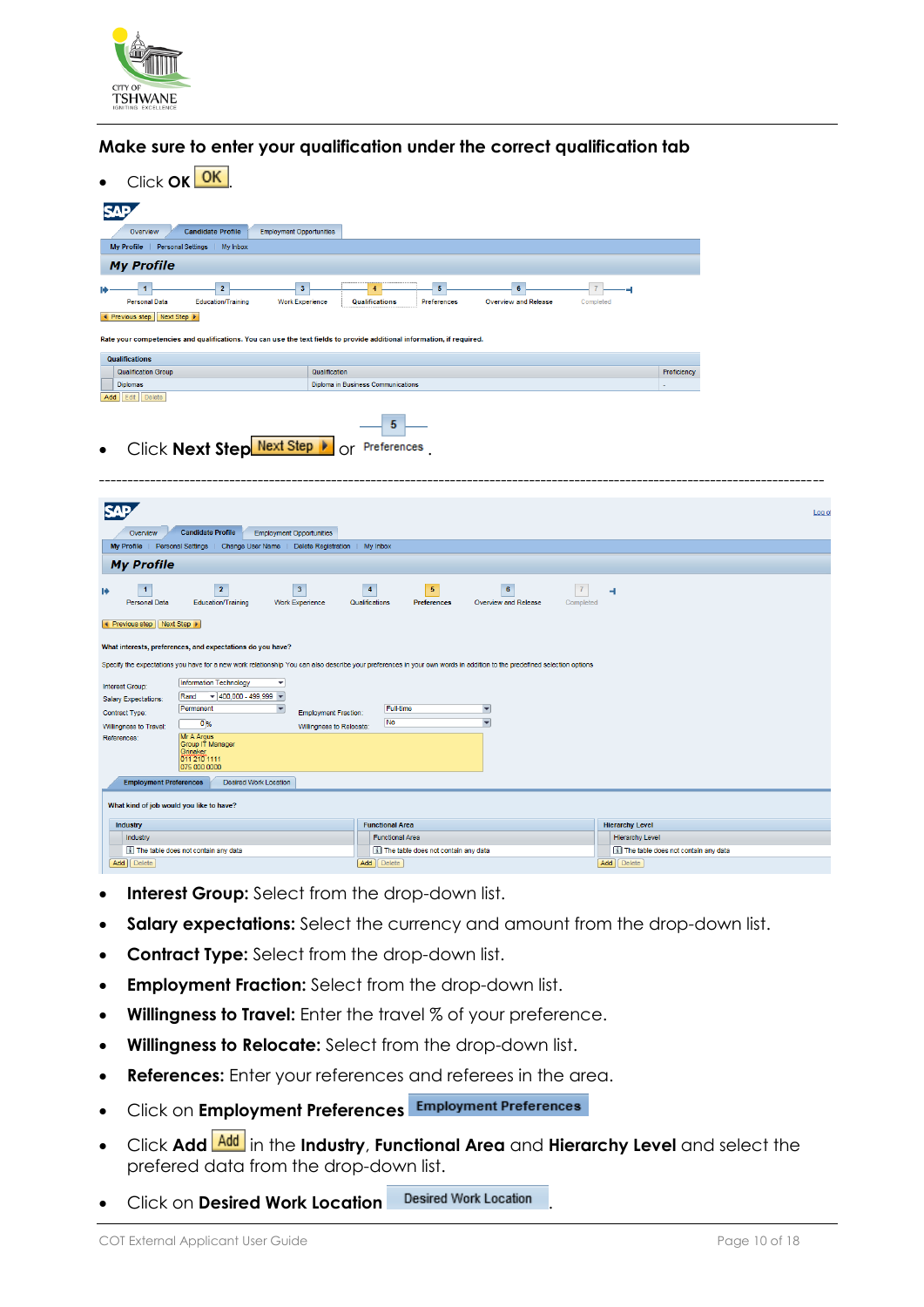

| <b>Employment Preferences</b>                  | <b>Desired Work Location</b> |                  |  |  |  |  |  |
|------------------------------------------------|------------------------------|------------------|--|--|--|--|--|
| Where do you want your future job to be based? |                              |                  |  |  |  |  |  |
| <b>Desired Work Location</b>                   |                              |                  |  |  |  |  |  |
| Country                                        | Region                       | City             |  |  |  |  |  |
| South Africa                                   | KwaZulu-Natal                | Pietermaritzburg |  |  |  |  |  |
| <b>Delete</b><br>Edit                          |                              |                  |  |  |  |  |  |

- Click **Add Add** and use the drop-down list to select.
- Select the **Country** and **Region** you desire from drop-down list and enter location text.
- Click **Transfer**
- **Click Next Step Next Step 1**

| SΛ<br>Log off                                                                                                                                                                                                                                                      |  |
|--------------------------------------------------------------------------------------------------------------------------------------------------------------------------------------------------------------------------------------------------------------------|--|
| <b>Candidate Profile</b><br><b>Employment Opportunities</b><br>Overview                                                                                                                                                                                            |  |
| Personal Settings   Change User Name  <br><b>My Profile</b><br>Delete Registration<br>My Inbox                                                                                                                                                                     |  |
| <b>My Profile</b>                                                                                                                                                                                                                                                  |  |
| $\overline{2}$<br>$\overline{\mathbf{3}}$<br>5 <sup>5</sup><br>$\overline{4}$<br>6 <sup>°</sup><br>$\mathbf{1}$<br>ᆟ<br>Personal Data<br>Education/Training<br><b>Work Experience</b><br>Qualifications<br>Preferences<br><b>Overview and Release</b><br>Completed |  |
| ◀ Previous step   Complete                                                                                                                                                                                                                                         |  |
| Do you want to be considered for open job vacancies?                                                                                                                                                                                                               |  |
| √ I want to release my profile in order to be considered for other employment opportunities as well.<br>For this purpose, other recruiters can access my data in accordance with the data privacy statement.                                                       |  |
| Confirm that you accept our data privacy statement<br><b>Data Privacy Statement</b><br>We endeavour to ensure that the data you submit to us remains confidential and is used only for the purposes stated in the data privacy statement.                          |  |
| Ves, I have read the data privacy statement and I accept it                                                                                                                                                                                                        |  |
|                                                                                                                                                                                                                                                                    |  |
| Complete                                                                                                                                                                                                                                                           |  |
| <b>Data Overview</b>                                                                                                                                                                                                                                               |  |
| The candidate's profile is locked.                                                                                                                                                                                                                                 |  |
|                                                                                                                                                                                                                                                                    |  |
| <b>Personal Data</b>                                                                                                                                                                                                                                               |  |
| <b>Form of Address</b><br><b>First name</b>                                                                                                                                                                                                                        |  |

**Read the information next to the checkboxes and make sure that they are all ticked.**

- $\bullet$  Select the **Release profile** checkbox  $\Box$ .
- **•** Click **Complete Complete**

|   | Overview                                                                                                 | <b>Candidate Profile</b> | <b>Employment Opportunities</b> |                     |                     |                           |                | Log off |  |
|---|----------------------------------------------------------------------------------------------------------|--------------------------|---------------------------------|---------------------|---------------------|---------------------------|----------------|---------|--|
|   | Personal Settings   Change User Name   Delete Registration   My Inbox<br>My Profile<br><b>My Profile</b> |                          |                                 |                     |                     |                           |                |         |  |
| ₩ | Personal Data                                                                                            | Education/Training       | Work Experience                 | 4<br>Qualifications | $-5$<br>Preferences | 6<br>Overview and Release | ᅴ<br>Completed |         |  |

W: Your candidate profile was released successfully.

**A message that indicates that your profile is released, will be displayed.**

**Applicants are not required to attach any documentation, such as CVs, Qualifications, etc – shortlisted candidates will be requested to bring them along when invited for the interview.**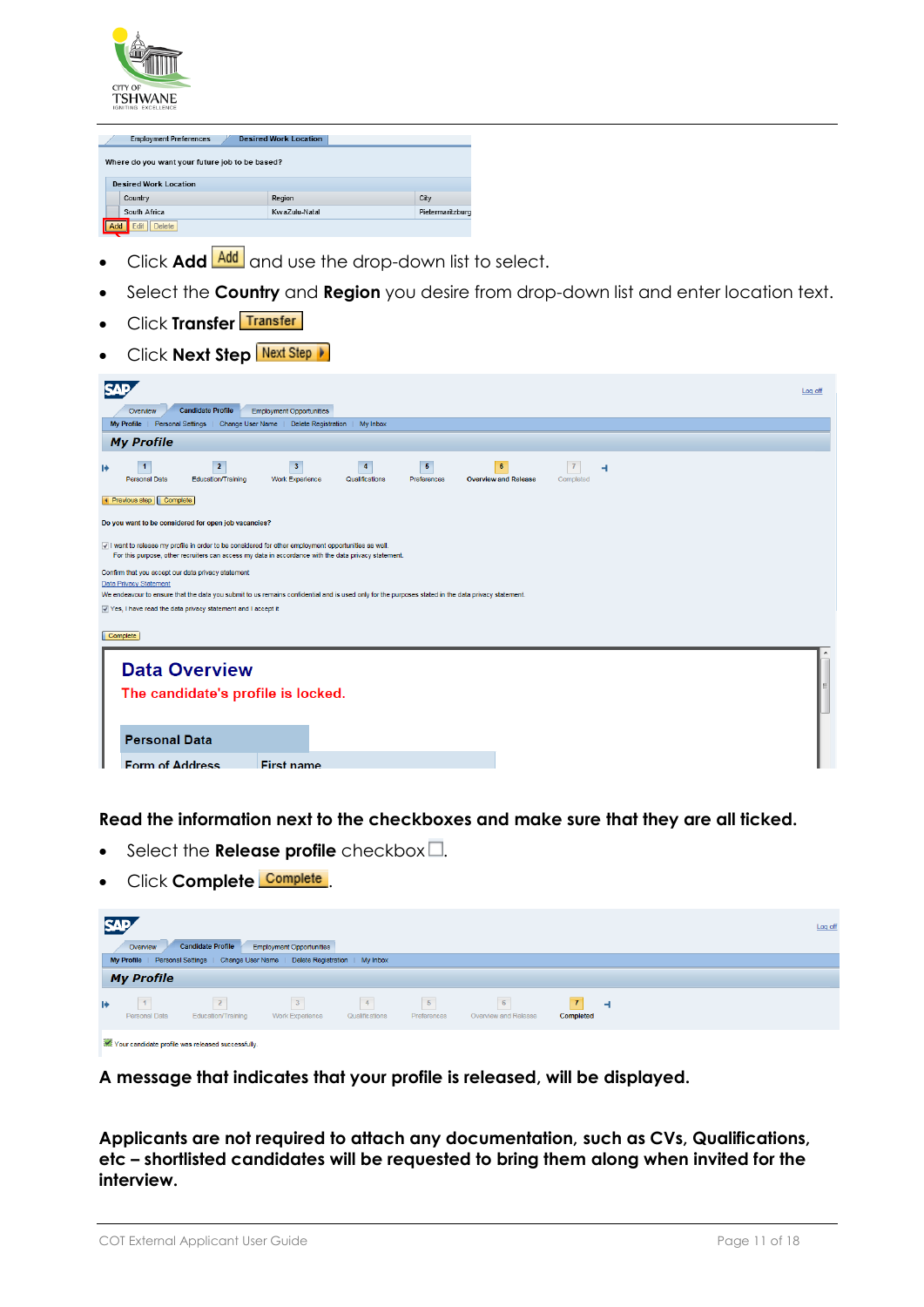

# **1.3 Search for Vacancies (registered candidate)**

To continue searching and applying for jobs, continue from 1.2.

| <b>Employment Opportunities</b><br>Candidate Profile<br>Overview                                                                                                                                                                                                                      |
|---------------------------------------------------------------------------------------------------------------------------------------------------------------------------------------------------------------------------------------------------------------------------------------|
| Job Search   Application via Reference Code   Favorites  <br>My Applications<br><b>Job Agents</b>                                                                                                                                                                                     |
| <b>Job Search</b>                                                                                                                                                                                                                                                                     |
| Are you looking for an interesting new job?<br>We are constantly looking for talented and motivated new employees who can contribute to the success of our company. Take a look at our employment opportunities!<br>You can restrict the search result by specifying search criteria. |
| Start<br>Save Search Query<br>Delete Search Query<br>Save as Job Agent<br>Reset                                                                                                                                                                                                       |
| You can save your search criteria for later reuse                                                                                                                                                                                                                                     |
| -- No search query saved --<br>Search Query:                                                                                                                                                                                                                                          |
| <b>Full Text Search</b><br>Keywords:                                                                                                                                                                                                                                                  |
|                                                                                                                                                                                                                                                                                       |

- **•** Click on **Employment Opportunities** Employment Opportunities
- Click Start **Start**

| <b>Employment Opportunities</b><br>Candidate Profile<br>Overview<br>Application via Reference Code   Favorites   My Applications  <br>Job Agents<br>Job Search                                                                                                                                                                        |                                                                                                                       |         |                              |                |           |               |  |  |
|---------------------------------------------------------------------------------------------------------------------------------------------------------------------------------------------------------------------------------------------------------------------------------------------------------------------------------------|-----------------------------------------------------------------------------------------------------------------------|---------|------------------------------|----------------|-----------|---------------|--|--|
| <b>Job Search</b>                                                                                                                                                                                                                                                                                                                     |                                                                                                                       |         |                              |                |           |               |  |  |
| Are you looking for an interesting new job?<br>Here you can submit an application directly for an employment opportunity. Choose "Apply" to start the application wizard.<br>Choose "Create Favorite" to add the job posting to your list of favorites.<br>You can also change your entry and restart the search.<br>Return to Search |                                                                                                                       |         |                              |                |           |               |  |  |
| <b>Search Criteria</b>                                                                                                                                                                                                                                                                                                                |                                                                                                                       |         |                              |                |           |               |  |  |
| The search was not restricted                                                                                                                                                                                                                                                                                                         |                                                                                                                       |         |                              |                |           |               |  |  |
| Search Result: 1 Hits                                                                                                                                                                                                                                                                                                                 |                                                                                                                       |         |                              | Reference Code |           |               |  |  |
| Job Posting                                                                                                                                                                                                                                                                                                                           | <b>Functional Area</b>                                                                                                | Country | <b>Employment Start Date</b> |                | Published | Published End |  |  |
|                                                                                                                                                                                                                                                                                                                                       | Data Processing / Computer Science<br>South Africa<br>SnrAdminOff E<br>04.12.2017<br>Snr Admin Officer1<br>05.12.2017 |         |                              |                |           |               |  |  |
| Save Search Query<br><b>Create Favorite</b><br>Apply<br>Return to Search                                                                                                                                                                                                                                                              |                                                                                                                       |         |                              |                |           |               |  |  |

Select **Vacancy** next to the advertisement, to apply.

## **1.4 Search for Vacancies (unregistered candidate)**

Unregistered candidates will only be able to view advertised positions. To be able to apply for any position, a candidate needs to register first.

Login to the Tshwane Website: **[www.tshwane.gov.za.](http://www.tshwane.gov.za/)**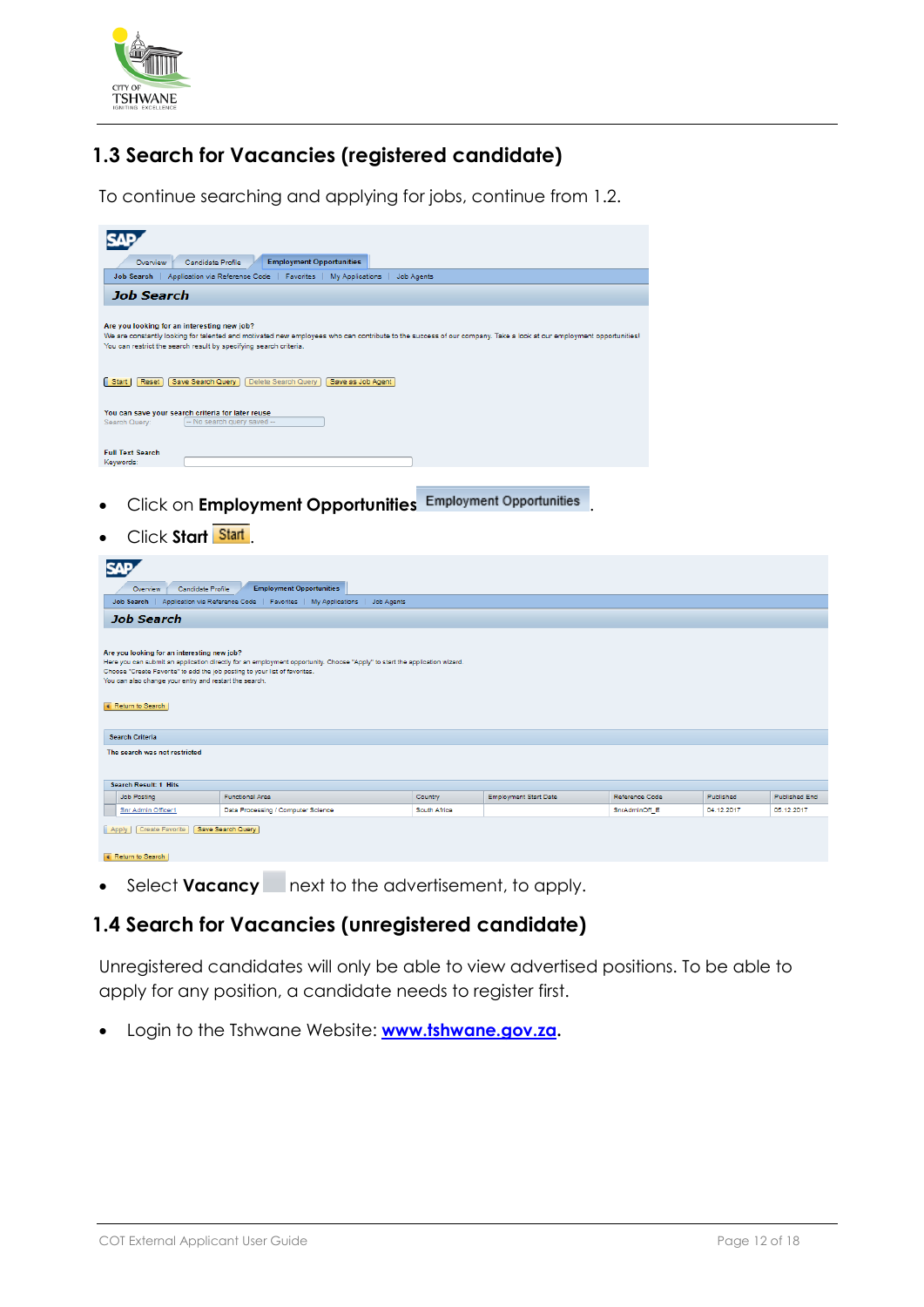

| Residents<br>About Tshwane<br><b>G</b> Contact Us<br><b>N</b> Home<br><b>Regions</b><br><b>Hill</b> Tourism<br><b>III</b> MoE's<br><b>THE</b> Departments<br>$\rightleftarrows$ Tenders<br>Council<br>pо                                                                                                                                                                                                                                                                                                                                                                                                                                                                                                                                                                                                                                                                                                                                                                    | ∧ |  |  |  |  |  |  |
|-----------------------------------------------------------------------------------------------------------------------------------------------------------------------------------------------------------------------------------------------------------------------------------------------------------------------------------------------------------------------------------------------------------------------------------------------------------------------------------------------------------------------------------------------------------------------------------------------------------------------------------------------------------------------------------------------------------------------------------------------------------------------------------------------------------------------------------------------------------------------------------------------------------------------------------------------------------------------------|---|--|--|--|--|--|--|
| e-Tshwane<br><b>Business Licences/Renewals</b><br>City & Regional Development<br>Popular Links $\bullet$ Community Libraries<br>Electricity<br><b>Speeches</b><br>Media Gallery $\bullet$<br>e-Recruitment                                                                                                                                                                                                                                                                                                                                                                                                                                                                                                                                                                                                                                                                                                                                                                  |   |  |  |  |  |  |  |
|                                                                                                                                                                                                                                                                                                                                                                                                                                                                                                                                                                                                                                                                                                                                                                                                                                                                                                                                                                             |   |  |  |  |  |  |  |
| Data Privacy Statement                                                                                                                                                                                                                                                                                                                                                                                                                                                                                                                                                                                                                                                                                                                                                                                                                                                                                                                                                      |   |  |  |  |  |  |  |
| NOTE: Please Read Instructions very carefully and scroll down to click Continue to Proceed or Exit to Cancel<br>Please note that the CoT e-Recruitment system is compatible with Internet Explorer (IE) browser. Make sure to use IE when applying.                                                                                                                                                                                                                                                                                                                                                                                                                                                                                                                                                                                                                                                                                                                         |   |  |  |  |  |  |  |
| The City of Tshwane will use any personal data collected through the job opportunities section of this website for recruitment purposes only and, should your application be successful, for purposes<br>connected with your employment. However, registering your CV and/or receipt and acknowledgement of any kind by the City of Tshwane, shall not be an indication that your application will be<br>successful and/or lead to employment.                                                                                                                                                                                                                                                                                                                                                                                                                                                                                                                              |   |  |  |  |  |  |  |
| The City of Tshwane shall not be liable for any damage, loss or liability of whatsoever nature arising from your use of the job opportunity section of this website.<br>You are responsible for updating your CV should any changes need to be made.                                                                                                                                                                                                                                                                                                                                                                                                                                                                                                                                                                                                                                                                                                                        |   |  |  |  |  |  |  |
| Applicants should take note that they can be required to provide proof of original documents during the selection process.                                                                                                                                                                                                                                                                                                                                                                                                                                                                                                                                                                                                                                                                                                                                                                                                                                                  |   |  |  |  |  |  |  |
| · Our policy is to provide equal employment opportunities to all qualified persons without regard to race, religious belief, age, national origin, marital status, physical disability, HIV status, gender, social<br>origin, culture, political opinion or conscience, and sexual orientation. People with disabilities are encouraged to apply.<br>• Please ensure that you have a complete CV with updated information related to your employment, qualification(s) and contact details.<br>• If a candidate does not comply with the appointment requirement(s) of the specific post(s), the application will not be considered.<br>• No late applications will be accepted.<br>• If you do not receive correspondence from our office within 21 days of the closing date, please consider your application unsuccessful.<br>• Applicants should take note that they can be required to provide proof of original qualification documents during the selection process. |   |  |  |  |  |  |  |
| Exit                                                                                                                                                                                                                                                                                                                                                                                                                                                                                                                                                                                                                                                                                                                                                                                                                                                                                                                                                                        |   |  |  |  |  |  |  |

### Click **Continue** at the bottom of the *Data Privacy Statement* screen



| Reset<br><b>Start</b>   |                                                     |  |
|-------------------------|-----------------------------------------------------|--|
| <b>Full Text Search</b> |                                                     |  |
| Keywords:               |                                                     |  |
| Search Method:          | With at least one of the words                      |  |
|                         |                                                     |  |
|                         | <b>Search Criteria for Employment Opportunities</b> |  |
| <b>Functional Area:</b> | <all></all>                                         |  |
|                         | <b>Audit and Risk</b>                               |  |
|                         | City Strategy and Organisational Performance        |  |
|                         | <b>Communication and Marketing</b>                  |  |

Click on **Start** (all advertised positions will be displayed).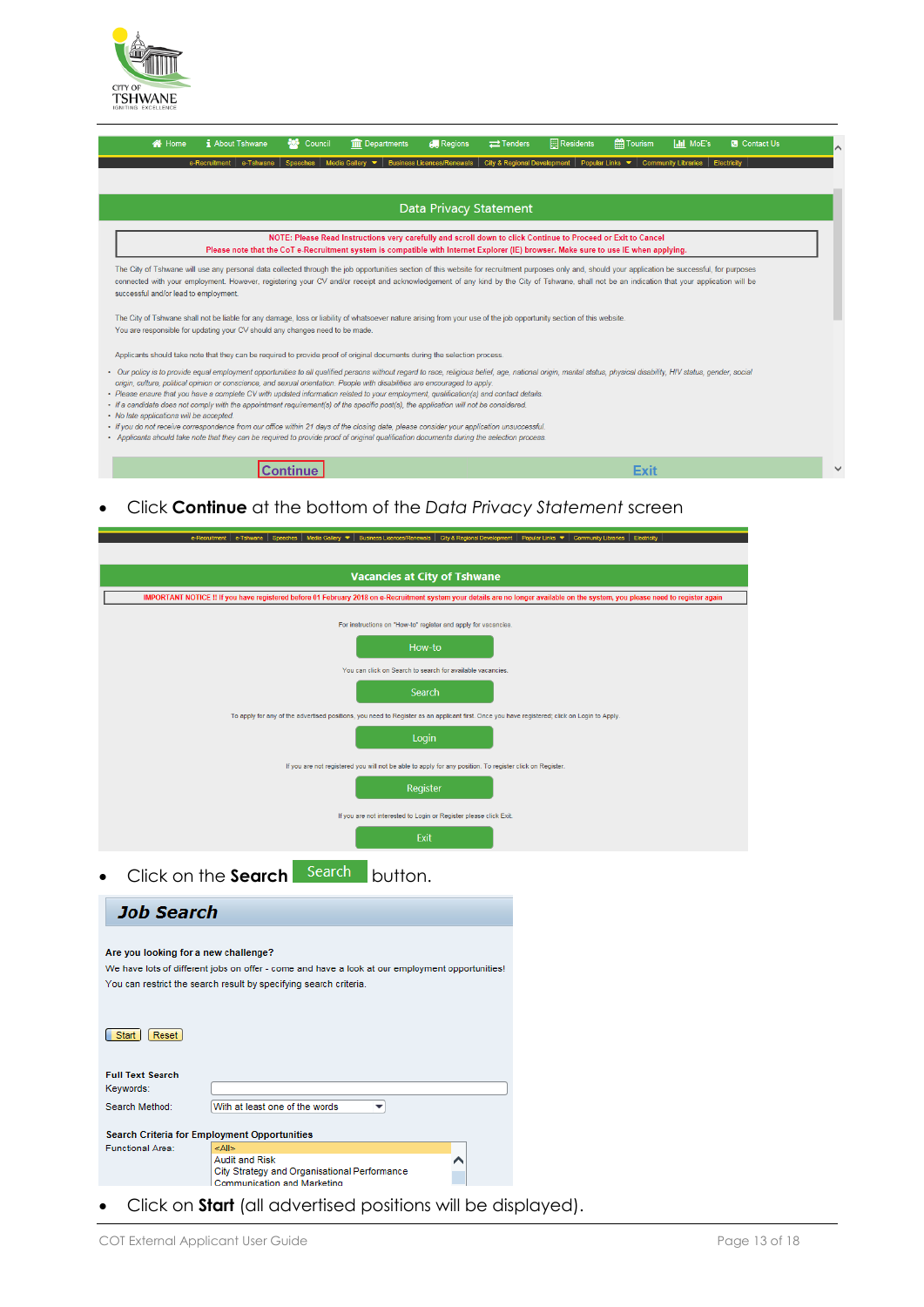

You can use the *Keywords* field to type the search word and scale down the display.

| <b>Job Search</b>                                                                                                                                                                                                            |                |            |                      |  |  |  |  |
|------------------------------------------------------------------------------------------------------------------------------------------------------------------------------------------------------------------------------|----------------|------------|----------------------|--|--|--|--|
| Are you looking for a new challenge?<br>Here you can submit an application directly for an employment opportunity. Choose "Apply" to start the application wizard.<br>You can also change your entry and restart the search. |                |            |                      |  |  |  |  |
| Return to Search                                                                                                                                                                                                             |                |            |                      |  |  |  |  |
| <b>Search Criteria</b>                                                                                                                                                                                                       |                |            |                      |  |  |  |  |
| The search was not restricted                                                                                                                                                                                                |                |            |                      |  |  |  |  |
|                                                                                                                                                                                                                              |                |            |                      |  |  |  |  |
| <b>Search Result: 1 Hits</b>                                                                                                                                                                                                 |                |            |                      |  |  |  |  |
| Job Posting                                                                                                                                                                                                                  | Reference Code | Published  | <b>Published End</b> |  |  |  |  |
| Snr Admin Officer1                                                                                                                                                                                                           | SnrAdminOff_I  | 04.12.2017 | 05.12.2017           |  |  |  |  |
| Apply                                                                                                                                                                                                                        |                |            |                      |  |  |  |  |

Return to Search

**Advertised positions will be displayed.**

**NB: Please register first and confirm your email address before trying to apply for position.**

### **1.5 Login and apply for Jobs**

Once registered, you can login and apply for jobs.

Log in to the Tshwane Website: **[www.tshwane.gov.za.](http://www.tshwane.gov.za/)** 

| <b>谷</b> Home                                                                                                                                                                                                                                                                                                                                                                                                                                                                                                                                                                                                                                                                    | <i>i</i> About Tshwane                                                                                                                                                                                                                                                                  | as.<br>Council | <b>THE</b> Departments                                                                                                                                                                                                                              | <b>Regions</b>         | $\rightleftarrows$ Tenders  | Residents | <b>Hill</b> Tourism                         | <b>III</b> MoE's | <b>G</b> Contact Us |              |  |
|----------------------------------------------------------------------------------------------------------------------------------------------------------------------------------------------------------------------------------------------------------------------------------------------------------------------------------------------------------------------------------------------------------------------------------------------------------------------------------------------------------------------------------------------------------------------------------------------------------------------------------------------------------------------------------|-----------------------------------------------------------------------------------------------------------------------------------------------------------------------------------------------------------------------------------------------------------------------------------------|----------------|-----------------------------------------------------------------------------------------------------------------------------------------------------------------------------------------------------------------------------------------------------|------------------------|-----------------------------|-----------|---------------------------------------------|------------------|---------------------|--------------|--|
|                                                                                                                                                                                                                                                                                                                                                                                                                                                                                                                                                                                                                                                                                  | e-Recruitment e-Tshwane                                                                                                                                                                                                                                                                 | Speeches       | Media Gallery $\bullet$ Business Licences/Renewals                                                                                                                                                                                                  |                        | City & Regional Development |           | Popular Links $\bullet$ Community Libraries |                  | Electricity         |              |  |
|                                                                                                                                                                                                                                                                                                                                                                                                                                                                                                                                                                                                                                                                                  |                                                                                                                                                                                                                                                                                         |                |                                                                                                                                                                                                                                                     |                        |                             |           |                                             |                  |                     |              |  |
|                                                                                                                                                                                                                                                                                                                                                                                                                                                                                                                                                                                                                                                                                  |                                                                                                                                                                                                                                                                                         |                |                                                                                                                                                                                                                                                     | Data Privacy Statement |                             |           |                                             |                  |                     |              |  |
|                                                                                                                                                                                                                                                                                                                                                                                                                                                                                                                                                                                                                                                                                  |                                                                                                                                                                                                                                                                                         |                | NOTE: Please Read Instructions very carefully and scroll down to click Continue to Proceed or Exit to Cancel<br>Please note that the CoT e-Recruitment system is compatible with Internet Explorer (IE) browser. Make sure to use IE when applying. |                        |                             |           |                                             |                  |                     |              |  |
| The City of Tshwane will use any personal data collected through the job opportunities section of this website for recruitment purposes only and, should your application be successful, for purposes<br>connected with your employment. However, registering your CV and/or receipt and acknowledgement of any kind by the City of Tshwane, shall not be an indication that your application will be<br>successful and/or lead to employment.                                                                                                                                                                                                                                   |                                                                                                                                                                                                                                                                                         |                |                                                                                                                                                                                                                                                     |                        |                             |           |                                             |                  |                     |              |  |
|                                                                                                                                                                                                                                                                                                                                                                                                                                                                                                                                                                                                                                                                                  | The City of Tshwane shall not be liable for any damage, loss or liability of whatsoever nature arising from your use of the job opportunity section of this website.<br>You are responsible for updating your CV should any changes need to be made.                                    |                |                                                                                                                                                                                                                                                     |                        |                             |           |                                             |                  |                     |              |  |
|                                                                                                                                                                                                                                                                                                                                                                                                                                                                                                                                                                                                                                                                                  | Applicants should take note that they can be required to provide proof of original documents during the selection process.                                                                                                                                                              |                |                                                                                                                                                                                                                                                     |                        |                             |           |                                             |                  |                     |              |  |
| · Our policy is to provide equal employment opportunities to all qualified persons without regard to race, religious belief, age, national origin, marital status, physical disability, HIV status, gender, social<br>origin, culture, political opinion or conscience, and sexual orientation. People with disabilities are encouraged to apply.<br>• Please ensure that you have a complete CV with updated information related to your employment, qualification(s) and contact details.<br>• If a candidate does not comply with the appointment requirement(s) of the specific post(s), the application will not be considered.<br>• No late applications will be accepted. |                                                                                                                                                                                                                                                                                         |                |                                                                                                                                                                                                                                                     |                        |                             |           |                                             |                  |                     |              |  |
|                                                                                                                                                                                                                                                                                                                                                                                                                                                                                                                                                                                                                                                                                  | • If you do not receive correspondence from our office within 21 days of the closing date, please consider your application unsuccessful.<br>• Applicants should take note that they can be required to provide proof of original qualification documents during the selection process. |                |                                                                                                                                                                                                                                                     |                        |                             |           |                                             |                  |                     |              |  |
|                                                                                                                                                                                                                                                                                                                                                                                                                                                                                                                                                                                                                                                                                  |                                                                                                                                                                                                                                                                                         |                |                                                                                                                                                                                                                                                     |                        |                             |           |                                             |                  |                     |              |  |
|                                                                                                                                                                                                                                                                                                                                                                                                                                                                                                                                                                                                                                                                                  |                                                                                                                                                                                                                                                                                         |                |                                                                                                                                                                                                                                                     |                        |                             |           | Exit                                        |                  |                     | $\checkmark$ |  |

Click **Continue** at the bottom of the Data Privacy Statement screen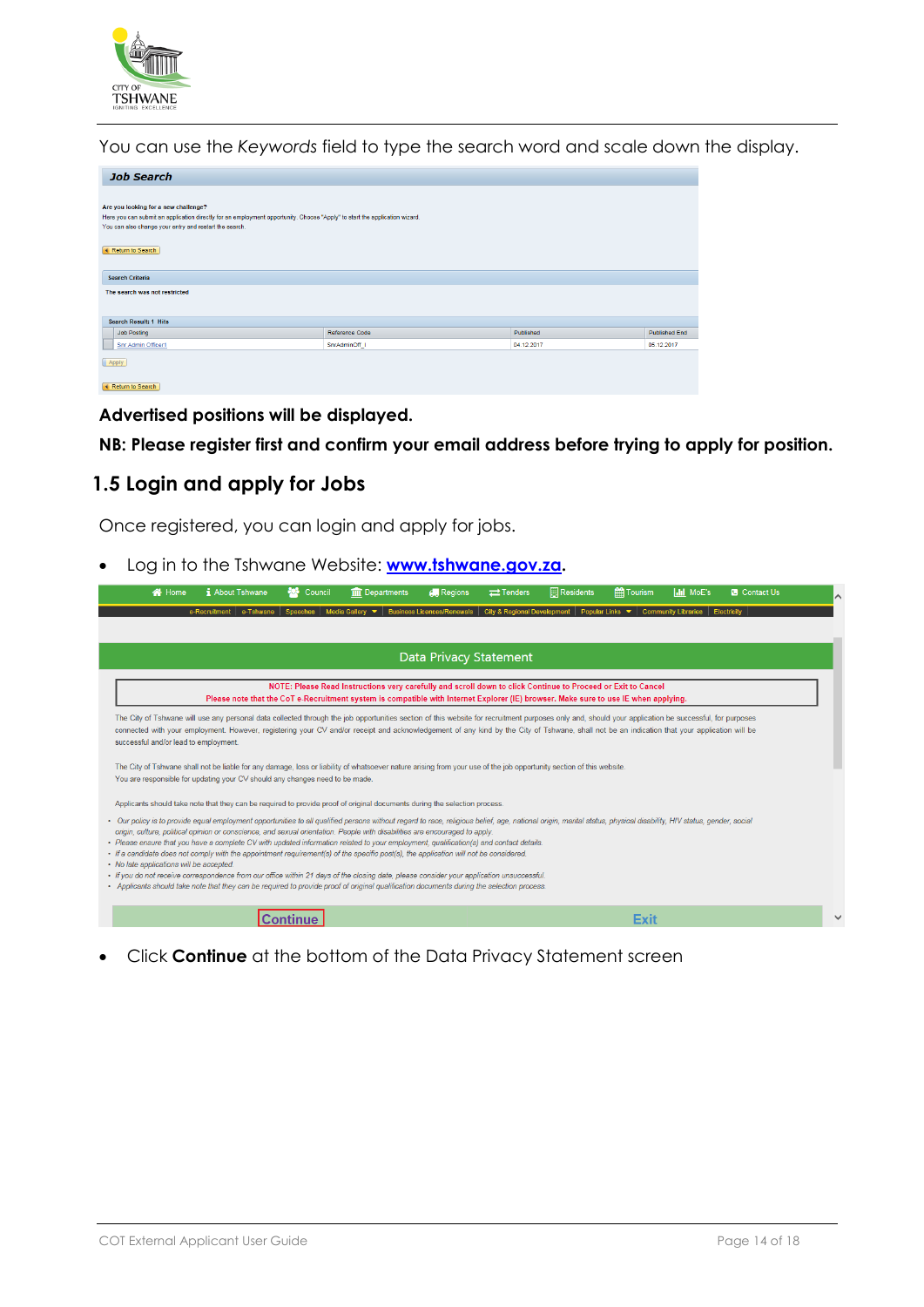

| CITY OI<br><b>TSHWANE</b>                                                                                                                                                        |                          | Welcome to City of Tshwane                                                                                                                   | 肌肌                                                                   | View Full Forecast v       | FAME at PYPPPT ed (1985) of all Region 127 August 2018 |                                 | <b>ENGLISH</b>   | Login Register<br>- Pil<br>Search this site<br>3 012 358 9999 ⊡ customercare@tshwane.gov.za<br>$\left  \cdot \right $ |
|----------------------------------------------------------------------------------------------------------------------------------------------------------------------------------|--------------------------|----------------------------------------------------------------------------------------------------------------------------------------------|----------------------------------------------------------------------|----------------------------|--------------------------------------------------------|---------------------------------|------------------|-----------------------------------------------------------------------------------------------------------------------|
| <b>俗</b> Home<br><i>i</i> About Tshwane                                                                                                                                          | 월 Council                | <b>III</b> Departments                                                                                                                       | <b>GU</b> Regions                                                    | $\rightleftarrows$ Tenders | <b>Residents</b><br>Pop                                | <b>M</b> Tourism<br>-Cc         | <b>III</b> MoE's | <b>G</b> Contact Us                                                                                                   |
|                                                                                                                                                                                  |                          |                                                                                                                                              | <b>Vacancies at City of Tshwane</b>                                  |                            |                                                        |                                 |                  |                                                                                                                       |
| IMPORTANT NOTICE !! If you have registered before 01 February 2018 on e-Recruitment system your details are no longer available on the system, you please need to register again |                          |                                                                                                                                              | For instructions on "How-to" register and apply for vacancies.       |                            |                                                        |                                 |                  |                                                                                                                       |
|                                                                                                                                                                                  |                          |                                                                                                                                              | How-to                                                               |                            |                                                        |                                 |                  |                                                                                                                       |
|                                                                                                                                                                                  |                          |                                                                                                                                              | You can click on Search to search for available vacancies.<br>Search |                            |                                                        |                                 |                  |                                                                                                                       |
|                                                                                                                                                                                  |                          | To apply for any of the advertised positions, you need to Register as an applicant first. Once you have registered; click on Login to Apply. |                                                                      |                            |                                                        |                                 |                  |                                                                                                                       |
|                                                                                                                                                                                  |                          |                                                                                                                                              | Login                                                                |                            |                                                        |                                 |                  |                                                                                                                       |
| Click the Login                                                                                                                                                                  | Login                    | button.                                                                                                                                      |                                                                      |                            |                                                        |                                 |                  |                                                                                                                       |
| Logon                                                                                                                                                                            |                          |                                                                                                                                              |                                                                      |                            |                                                        |                                 |                  |                                                                                                                       |
| Register here<br>User*                                                                                                                                                           |                          | CANDIDATER                                                                                                                                   |                                                                      |                            |                                                        |                                 |                  |                                                                                                                       |
| Password *                                                                                                                                                                       |                          | <br>Accessibility<br>Log Onl                                                                                                                 |                                                                      |                            |                                                        |                                 |                  |                                                                                                                       |
| Change Password Forgot your password?                                                                                                                                            |                          |                                                                                                                                              |                                                                      |                            |                                                        |                                 |                  |                                                                                                                       |
| Enter your username                                                                                                                                                              |                          |                                                                                                                                              |                                                                      |                            |                                                        |                                 |                  |                                                                                                                       |
| <b>Enter the Password</b>                                                                                                                                                        |                          |                                                                                                                                              |                                                                      |                            |                                                        |                                 |                  |                                                                                                                       |
| Click on Log On Log On                                                                                                                                                           |                          |                                                                                                                                              |                                                                      |                            |                                                        |                                 |                  |                                                                                                                       |
| <b>AD</b>                                                                                                                                                                        |                          |                                                                                                                                              |                                                                      |                            |                                                        |                                 |                  |                                                                                                                       |
| Overview                                                                                                                                                                         | <b>Candidate Profile</b> | <b>Employment Opportunities</b>                                                                                                              |                                                                      |                            |                                                        |                                 |                  |                                                                                                                       |
| <b>Candidate Profile</b>                                                                                                                                                         |                          |                                                                                                                                              |                                                                      |                            |                                                        | <b>Employment Opportunities</b> |                  |                                                                                                                       |
| My Profile<br><b>Personal Settings</b>                                                                                                                                           |                          |                                                                                                                                              |                                                                      |                            | Job Search                                             | Application via Reference Code  |                  |                                                                                                                       |
| <b>Change User Name</b><br>Delete Registration                                                                                                                                   |                          |                                                                                                                                              |                                                                      |                            | Favorites<br><b>My Applications</b>                    |                                 |                  |                                                                                                                       |
| My Inbox                                                                                                                                                                         |                          |                                                                                                                                              |                                                                      |                            | <b>Job Agents</b>                                      |                                 |                  |                                                                                                                       |
| <b>Click Employment Opportunities</b>                                                                                                                                            |                          |                                                                                                                                              |                                                                      |                            | <b>Employment Opportunities</b>                        |                                 |                  |                                                                                                                       |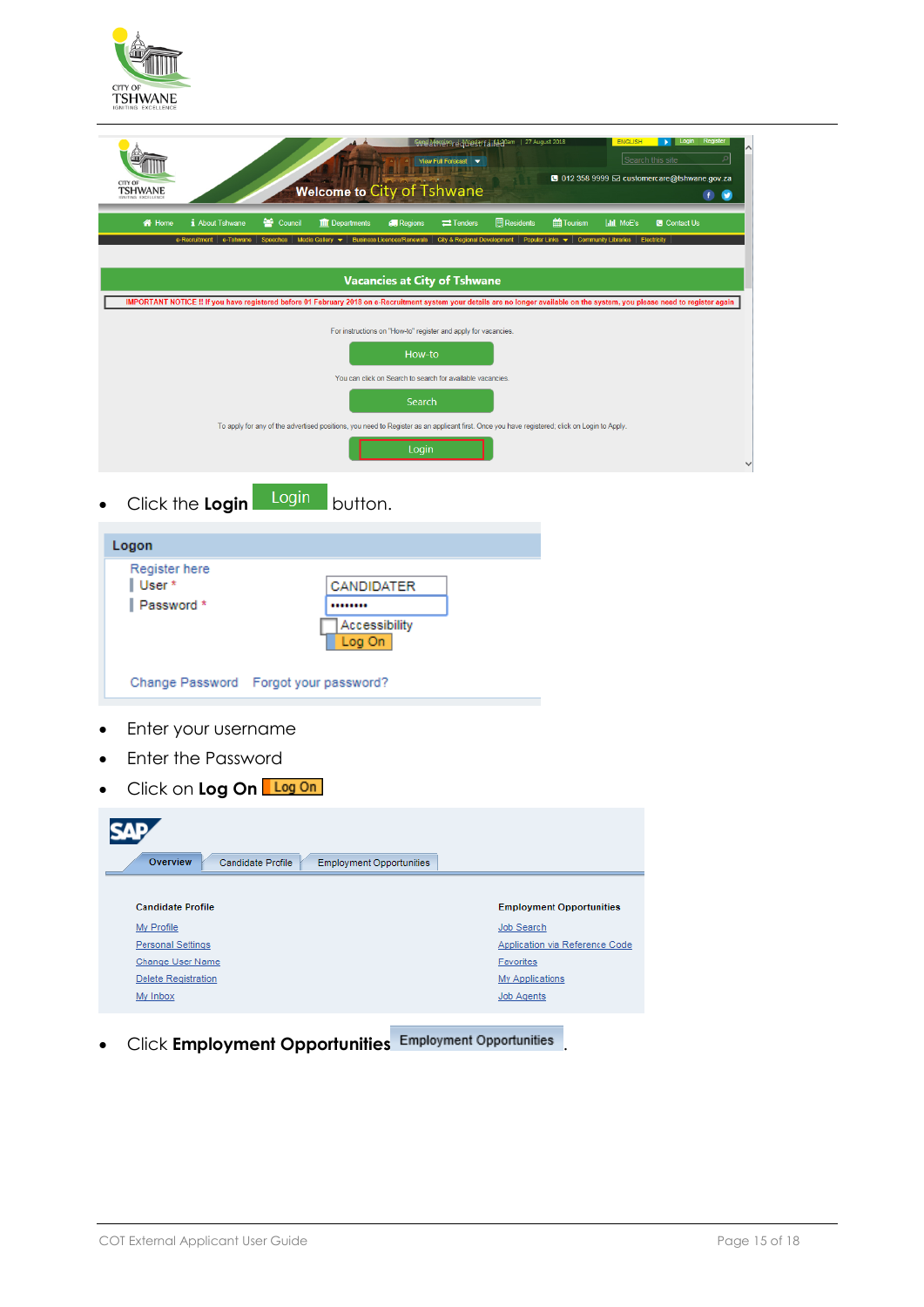

### **Job Search**

#### Are you looking for a new challenge?

We have lots of different jobs on offer - come and have a look at our employment opportunities! You can restrict the search result by specifying search criteria.

| Start<br>Reset                                      |                                              |  |
|-----------------------------------------------------|----------------------------------------------|--|
| <b>Full Text Search</b>                             |                                              |  |
| Keywords:                                           |                                              |  |
| Search Method:                                      | With at least one of the words               |  |
| <b>Search Criteria for Employment Opportunities</b> |                                              |  |
| <b>Functional Area:</b>                             | <all></all>                                  |  |
|                                                     | <b>Audit and Risk</b>                        |  |
|                                                     | City Strategy and Organisational Performance |  |
|                                                     | Communication and Marketing                  |  |

Click **Start** (to view all advertised positions).

| <b>Employment Opportunities</b><br>Candidate Profile<br>Overview<br>Application via Reference Code   Favorites   My Applications   Job Agents<br>Job Search                                                                                                                                                                           |                                    |              |                              |                |            |               |  |  |
|---------------------------------------------------------------------------------------------------------------------------------------------------------------------------------------------------------------------------------------------------------------------------------------------------------------------------------------|------------------------------------|--------------|------------------------------|----------------|------------|---------------|--|--|
| <b>Job Search</b>                                                                                                                                                                                                                                                                                                                     |                                    |              |                              |                |            |               |  |  |
| Are you looking for an interesting new job?<br>Here you can submit an application directly for an employment opportunity. Choose "Apply" to start the application wizard.<br>Choose "Create Favorite" to add the job posting to your list of favorites.<br>You can also change your entry and restart the search.<br>Return to Search |                                    |              |                              |                |            |               |  |  |
| <b>Search Criteria</b>                                                                                                                                                                                                                                                                                                                |                                    |              |                              |                |            |               |  |  |
| The search was not restricted                                                                                                                                                                                                                                                                                                         |                                    |              |                              |                |            |               |  |  |
| <b>Search Result: 1 Hits</b>                                                                                                                                                                                                                                                                                                          |                                    |              |                              |                |            |               |  |  |
| Job Posting                                                                                                                                                                                                                                                                                                                           | <b>Functional Area</b>             | Country      | <b>Employment Start Date</b> | Reference Code | Published  | Published End |  |  |
| Snr Admin Officer1                                                                                                                                                                                                                                                                                                                    | Data Processing / Computer Science | South Africa |                              | SnrAdminOff E  | 04.12.2017 | 05.12.2017    |  |  |
| Save Search Query<br>Create Favorite<br>Apply<br><b>Carl Photography Concerted</b>                                                                                                                                                                                                                                                    |                                    |              |                              |                |            |               |  |  |

#### Return to Se

- Select the Job Posting link **Shr Admin Officer1** to view details of the advert.
- Click next to the advertisement of the position for which you want to apply.
- Click **Apply**

## **1.6 Request alternative password**

If an applicant has forgotten his/her password, he/she can request a new password. The password will be sent to the applicant's email address (the one used during registration).

- Login to Tshwane Website: **[www.tshwane.gov.za.](http://www.tshwane.gov.za/)**
- Click **Continue** at the bottom of the *Data Privacy Statement* screen.
- Click on the **Login** Login button.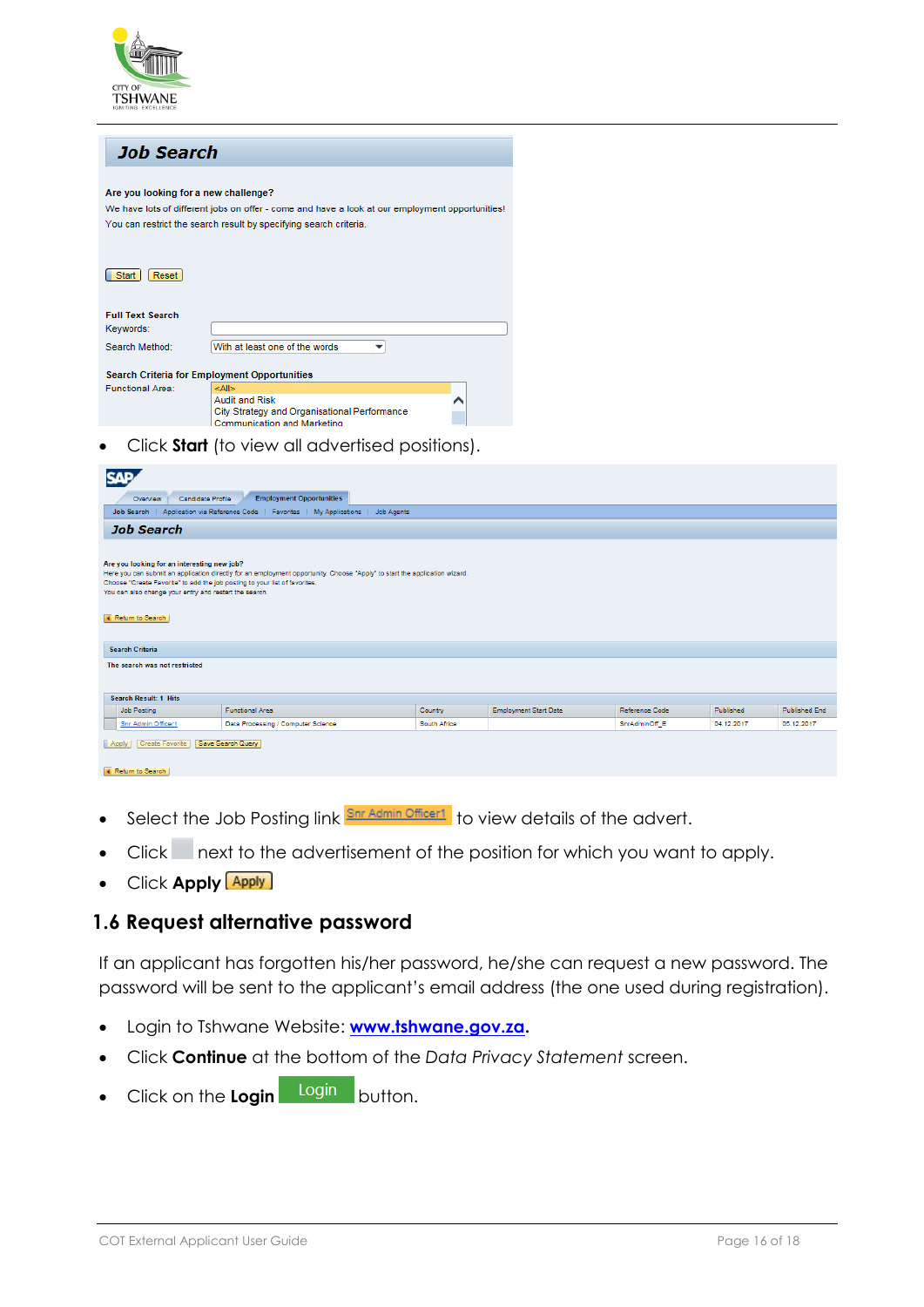

| Logon         |                                       |
|---------------|---------------------------------------|
| Register here |                                       |
| User*         | Lizzyra<br>×                          |
| Password *    |                                       |
|               | □ Accessibility                       |
|               | Log On                                |
|               | Change Password Forgot your password? |

- Enter your username.
- **•** Click on **Forgot your password?** Forgot your password?

| Have you forgotten your password?                                                                                                                                                                                           |                            |  |  |  |
|-----------------------------------------------------------------------------------------------------------------------------------------------------------------------------------------------------------------------------|----------------------------|--|--|--|
| If you cannot remember your password, you can request that an alternative password be sent to the e-mail address that you specified in your resume Enter your user name and/or your e-mail address and request the password |                            |  |  |  |
| User Name:                                                                                                                                                                                                                  | Lizzyra                    |  |  |  |
| E-Mail:<br>Request Password   Back to Logon                                                                                                                                                                                 | elizabe.th12rams@gmail.com |  |  |  |

 Enter your username and e-mail address (the username and address you entered when you registered).

| Have you forgotten your password?                                                                                                                                                                                           |                                       |  |  |  |
|-----------------------------------------------------------------------------------------------------------------------------------------------------------------------------------------------------------------------------|---------------------------------------|--|--|--|
| Password will be sent via e-mail                                                                                                                                                                                            |                                       |  |  |  |
|                                                                                                                                                                                                                             |                                       |  |  |  |
| If you cannot remember your password, you can request that an alternative password be sent to the e-mail address that you specified in your resume Enter your user name and/or your e-mail address and request the password |                                       |  |  |  |
| User Name:<br>E-Mail:                                                                                                                                                                                                       | Lizzyra<br>elizabe.th12rams@gmail.com |  |  |  |
| <b>Request Password</b><br><b>Back to Logon</b>                                                                                                                                                                             |                                       |  |  |  |

**•** Click the **Back to Logon** button **Back to Logon** 

**NB: A temporary password will be mailed to you. Check you emails.**

| <b>COMPOSE</b>                     | <b>Access Authorization</b> Inbox x                                      |
|------------------------------------|--------------------------------------------------------------------------|
| <b>Inbox</b>                       | $\equiv$ 12:33 PM (2 minutes ago) $\frac{1}{2}$<br>$\qquad \qquad \Box$  |
| Starred                            | $\frac{1}{2}$<br>to me $\vert \mathbf{v} \vert$                          |
| Sent Mail                          | Ms. Lizzy Rammy                                                          |
| Drafts                             | 25 Burger Street<br>PIETERMARITZBURG                                     |
| More $\sim$                        | 3100<br><b>SOUTH AFRICA</b>                                              |
| Q<br>Elizabeth -                   |                                                                          |
|                                    | Forgotten Password                                                       |
|                                    | Dear Ms. Ms. Lizzy Rammy,                                                |
| 99                                 | Your temporary password is:<br>o/WztMxa/CxNj&\lx)wY(8Jf(Uv3Kg8{=5vKx4KW. |
| No recent chats<br>Start a new one | Sincerely<br><b>Recruitment Team</b><br>24.08.2016                       |

Copy the temporary password in the mail and paste it in the *Password* field